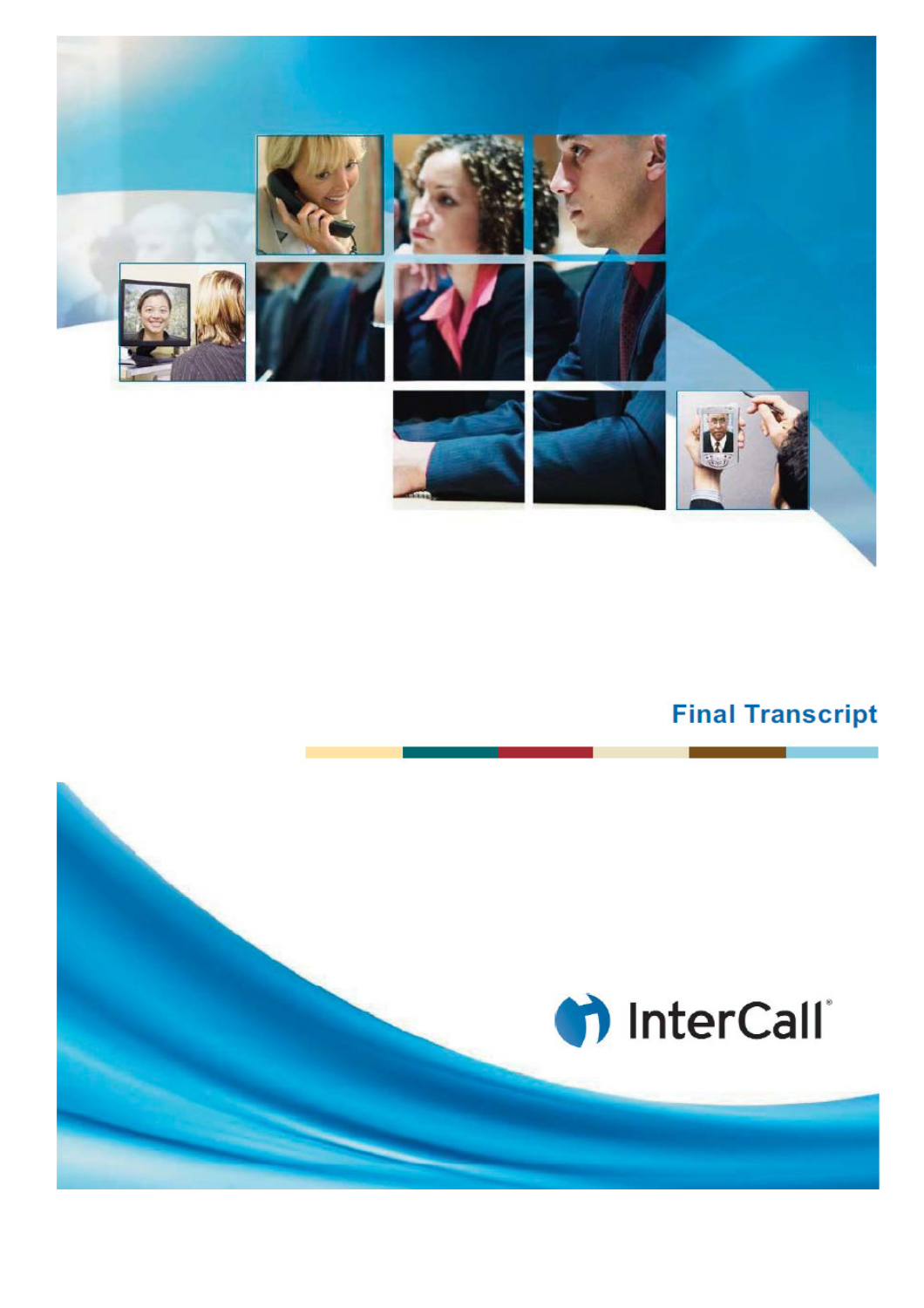|                        | Fronto Internet Broadcast AB |
|------------------------|------------------------------|
| 18/10/2013   09:00 GMT | Duration: 57 mins            |

# **Contents**

| Corporate Participants | 3 |
|------------------------|---|
| Presentation           |   |
| Question and Answer    |   |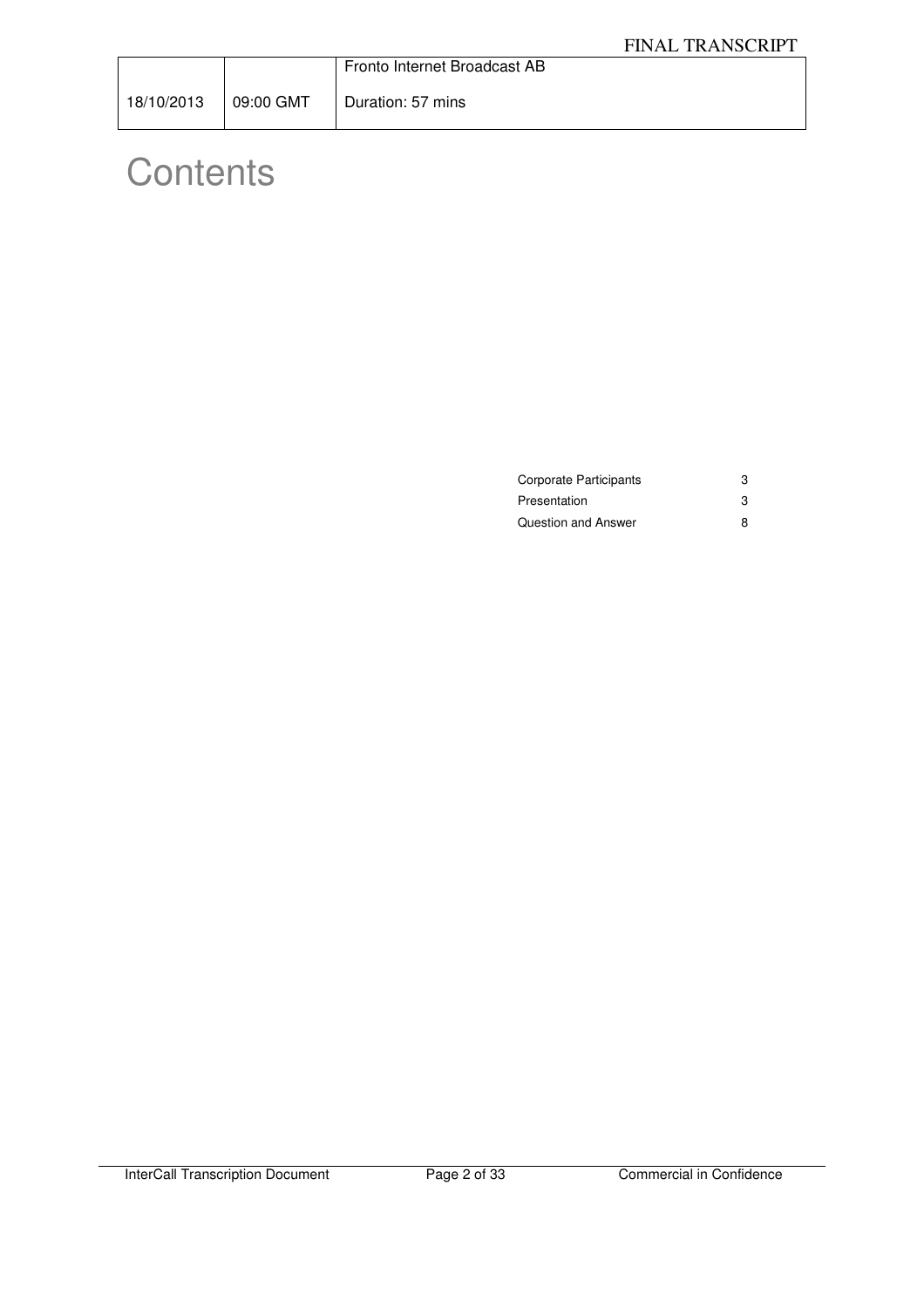Fronto Internet Broadcast AB

## Corporate Participants

## **Jan Johansson**

President and CEO

## **Lennart Persson**

CFO

## **Joséphine Edwall**

Head of Communications

## Presentation

## **Joséphine Edwall**

Most welcome to SCA 3<sup>rd</sup> quarter report press conference, here at our headquarters, as the Waterfront building in Stockholm. My name is Joséphine Edwall and I'm Head of Communications for SCA and today, our President and CEO Jan Johansson will go through the report, and in the end, we will have a Q&A session, where also our CFO, Lennart Persson, will join on stage. So, I hand over to you, Jan.

#### **Jan Johansson**

Thank you very much and once again, welcome to the first meeting of this kind in our head office. If I start a little bit with the macro situation, in general we still have a very weak economy in Europe. The unemployment rate is still on a very high level. The trade is still weak, or even going down in many countries. And, of course, the situation in the US is not helping, neither the global market nor the US markets.

But, in spite of that, if we look at our categories, we have had a reasonably strong quarter, with growth both in emerging markets, and even in the mature markets. We're still impacted by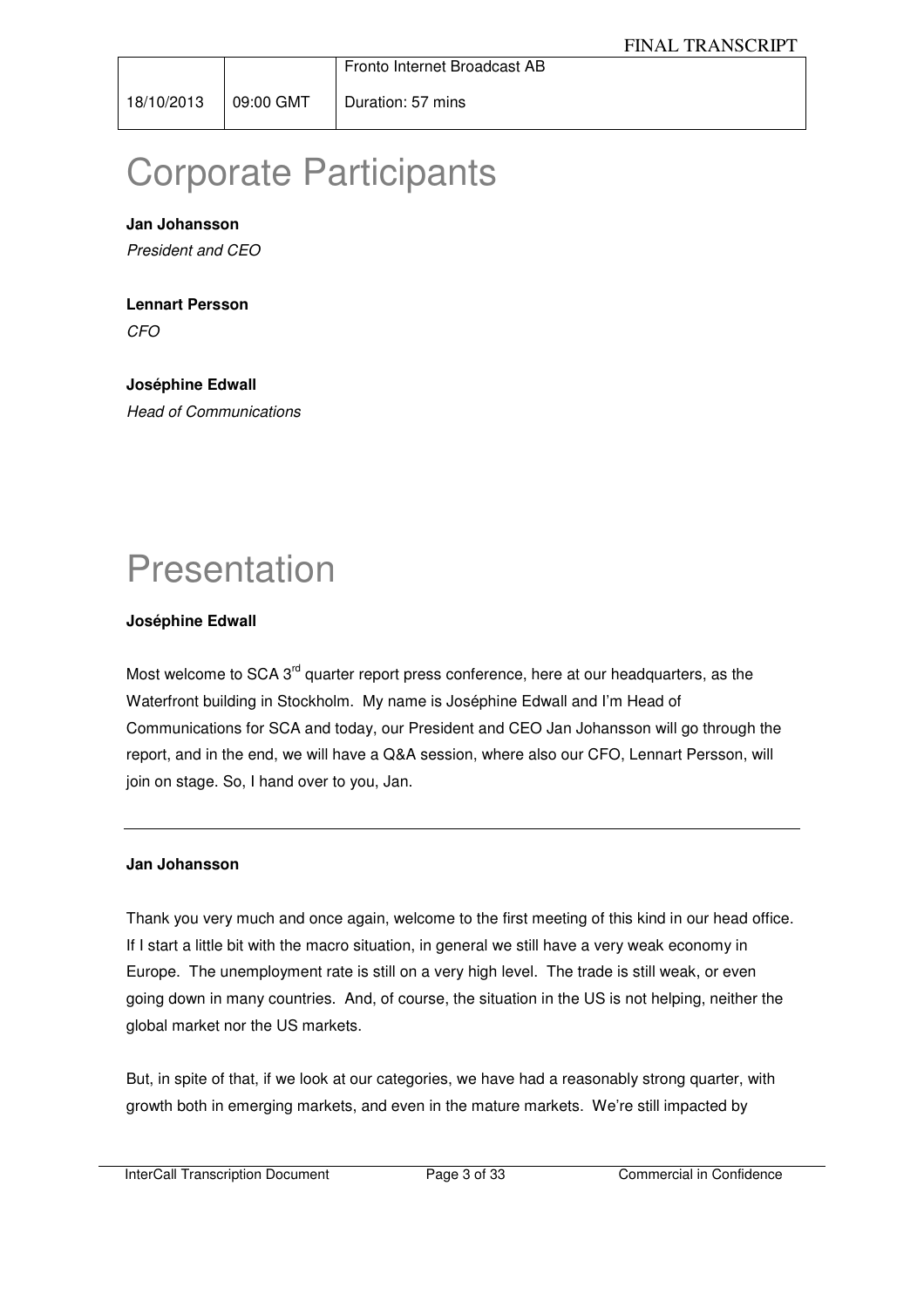|            |           | Fronto Internet Broadcast AB |
|------------|-----------|------------------------------|
| 18/10/2013 | 09:00 GMT | Duration: 57 mins            |

currency movement. Of course, we have our strong Swedish currency, but also a weakening of some of the currency in emerging markets, which has an effect, particularly in the translation, not necessarily on the transaction side.

When it comes to the forest industry, I'm getting back to that of course later, we still see a difficult situation with publication paper. News is down by 6% and LWC is down by 8%, year to date, so the structural development is continuing in that part. And, of course, the weaker economy is also impacting that, but having said that, we have the second strongest results in SCA in Q3, so we have been managing reasonably well, even though we have a difficult macro perspective around us.

If we look at our efficiency programme, I'm not going to dig into this. The only thing I'm saying is that we are on plan, and everything is going as we have communicated, and there is no reason to believe that it should not continue in that way.

Coming into a summary between Q3 and Q3, we do have a sales growth, in the company and of course we are still impacted by acquisitions and divestments, so we always try to show the apples with apples situation. I comment on some of the figures later, on how that has impacted.

We also have some growth in the forest industry, and everything, except publication paper, is doing quite well at the moment, and we also are improving our EBIT, compared to Q3.

Higher volume has impacted the result by 300 million. We also have higher prices that has impacted the result by some 140 million, and cost saving Q3 to Q3 is about 550 million.

One negative aspect of this is, of course, if you look at the operating cash flow. That has decreased, but the main part of that is receivables. If you look at inventory, it's actually had a positive impact on the cash flow, and receivables is of course impacted by the increased sales, but also some prepayment or early payment to our suppliers, so it's all in control. It's due to when the end of the month is coming. If it is coming on a Friday or a Saturday, or a Monday, of course you have a big swing on the working capital, but the most important thing, inventory is still going down, and had a positive impact on the cash flow.

Looking at this one, if we look at the sales, we have a negative impact of divestment by 1.4 billion, on the Q3 sales, and acquisition had a positive impact of 340 million, and what we have to remember also, going forward, is that the remedy package that we were forced to sell when we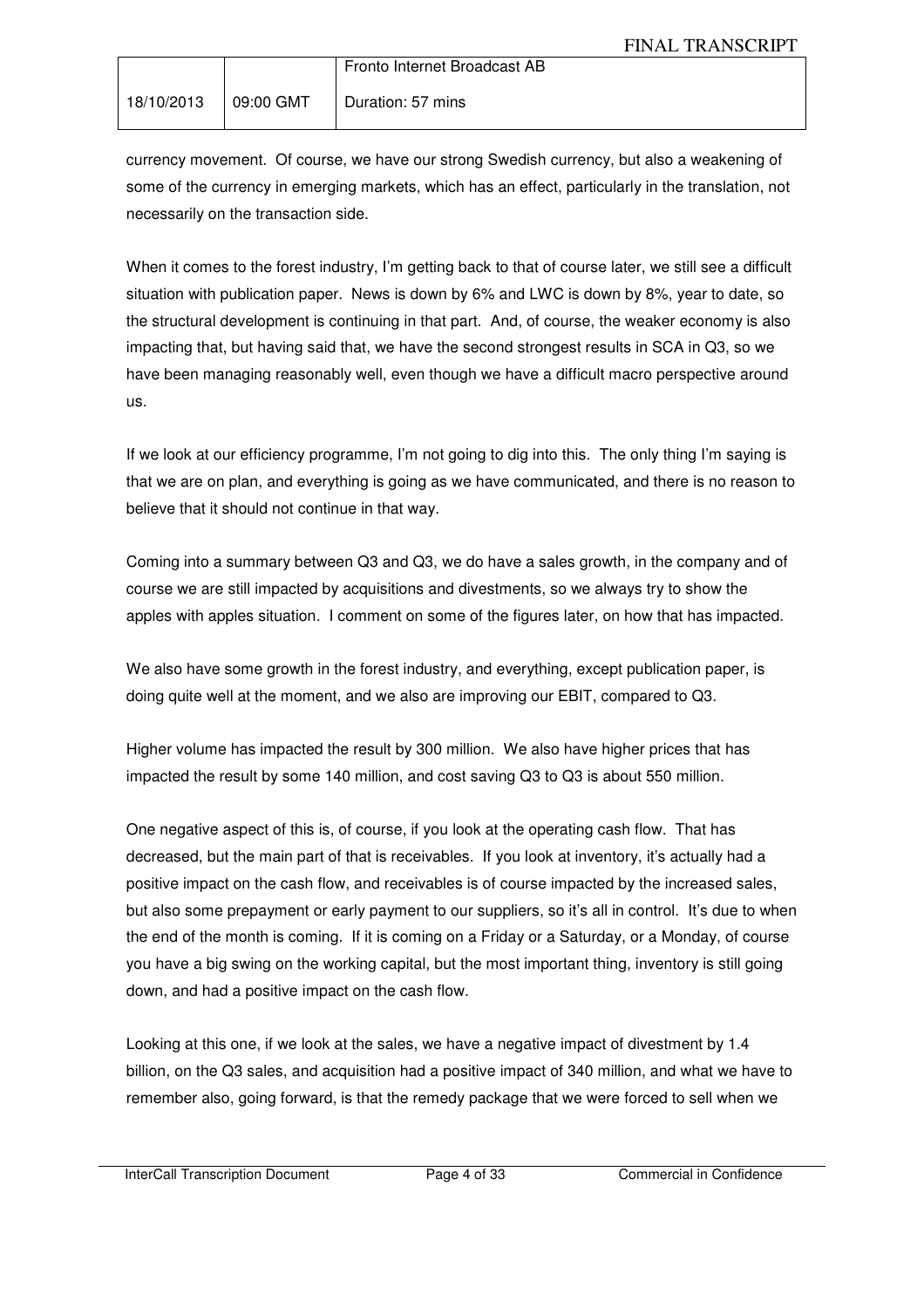|            |           | Fronto Internet Broadcast AB |
|------------|-----------|------------------------------|
| 18/10/2013 | 09:00 GMT | Duration: 57 mins            |

acquired GP will also have an impact on Q4 and Q1, because we divested most of it in Q1, but still had some of it left in Q2, this year. And, the total remedy package, Q3, has an impact of 450 million in sales, and some 28 million in the result, and all in all, 2 billion in sales, and around 300 million in EBIT, when you look on a yearly basis, for the remedy package.

We continue to strengthen our balance sheet, the gearing is down now to 0.52, and you know that we have a target of 0.7, so we are still below the target, when it comes to debt to equity ratio.

Sequentially, we have flat sales in the Group, and summer months are normally a little bit weaker than the spring and autumn months. In spite of that, we have increased some of our profitability, and in particular, in Tissue. Cost savings continue to come in. We have some 72 million in Tissue, compared to Q2, and also in Forest, cost savings coming in by some 50 million.

We had some lower sales in Baby, and I'll get back to that, when I get into Personal Care. And, on the nine months year to date, we have negative currency impact of 450 million SEK. We have also seen energy costs coming up, with some 210 million SEK. We have a positive impact of raw material, of 153, but of that, 183 is in Forest, which means that we have a higher raw material prices in our hygiene business.

Savings is up to 1.2 billion, compared to last year, and if we look at the divestments, it's negatively impacting us with some 2.5 billion but acquisitions positively 5.8 billion, so it's a mixture all the time of what is divestments and acquisitions.

So, coming into Personal Care, we do still have a good growth in incontinence products, both in the mature markets, and in the emerging market. We are still growing in Europe, even though the market is not growing very much, we are gaining market share. We are driving penetration and, when you drive penetration, it's always difficult to look at the market share, because the market shares were not there until you actually penetrate them, to come into the market.

For Baby, we had some strange development in the market. The market in Europe, many countries are down in baby during the summer. I think, mainly all countries except Germany is down, and one reason which may sound a little bit strange is that it's been a very warm summer in many parts of Europe, and when it's a very warm summer, you tend not to put diapers on your children, but in Germany, at least in the Western part of Germany, it was a cold summer, so the baby sales were actually up in the Western part of Germany. It was even down in Sweden, because we had such a warm summer.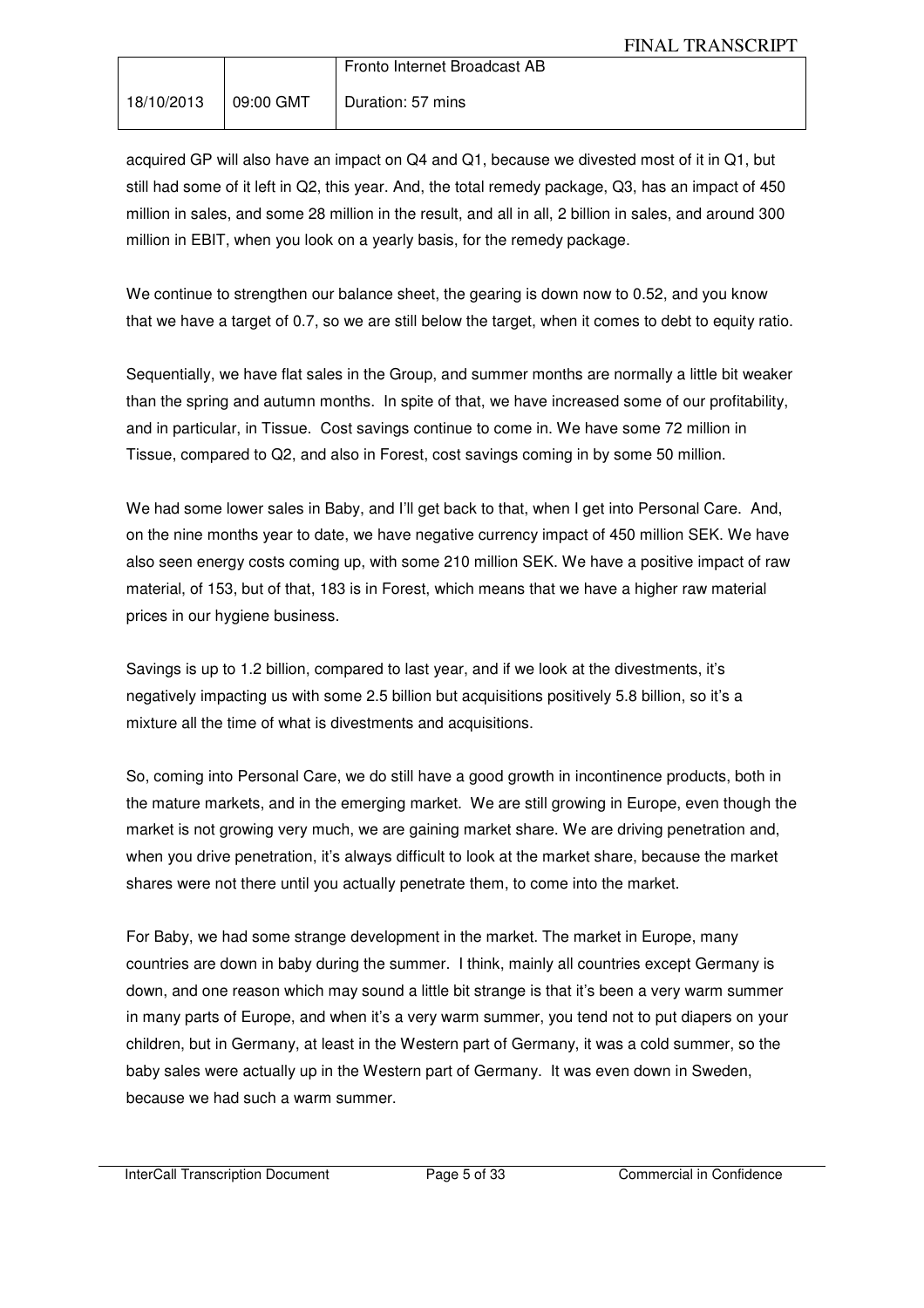|  | Fronto Internet Broadcast AB |
|--|------------------------------|
|  |                              |

At least, that is what we believe, because we don't really understand why it's down, and of course, the weak economy. Greece is down by 12%. It's not only the sun, it's also because of the weak economy, but overall we believe it is due to that, and we have to see, now in Q4, if it was actually that and the sales is picking up, and this is the market that is down, so it's not only our sales. It's the market's sales.

Feminine is doing great, very strong. We are growing in all parts. We are growing profitability. This is the smallest of our categories, but one of the most profitable that we have, and we also have an ambition to continue to grow the feminine market.

Growth in emerging markets is continuing, and of course, we see some slow down due to the general weak economy in the Western world, but less in our categories than maybe in other categories in emerging markets.

A slightly lower EBIT, even though we had a positive impact on volume of 125 million SEK, we also had a positive price mix of 32 million, and cost saving of 90 million, but then we have currency, negative raw material, and also we are investing more in the markets. Where we've invested some 82 million more in the market during the quarter, compared to Q3 21012, so that is consuming the improvement, but the important thing is, volume is positive, price mix positive, cost savings positive. Market activities, we can always drive or not drive, so that's really within our control.

Then, of course, currency, we can't do anything about it. It is what it is.

Coming to Tissue, a very positive development. We are now in Q3 on a return on capital employed, above 14% in tissue overall and you know that we have a target of 15%. We have a growth in all our areas, in Consumer Tissue and in Away from Home. Emerging market is continuing to grow quite well.

We are in the middle of a process to have an offer on Vinda, as you know, and the dividend day is today in Vinda, so we have seen some movement in shares, but our estimate was that everyone will keep their shares, so they get their dividend, and then they will sell it, so we are still very positive that we will reach the target, to get about 50 or 50.1% in Vinda, and it will be open until the  $28<sup>th</sup>$  October, if I remember rightly.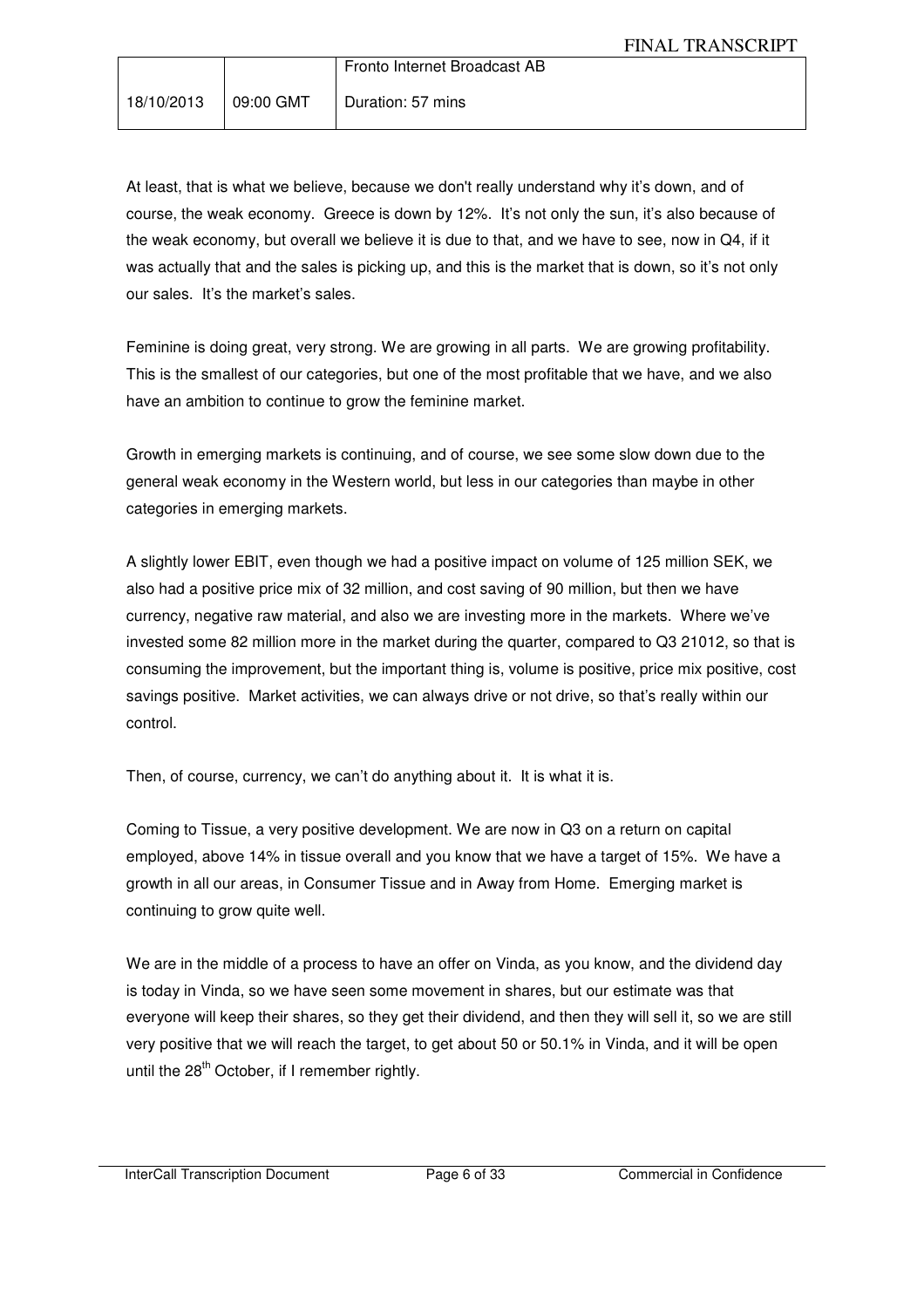|            |           | Fronto Internet Broadcast AB |
|------------|-----------|------------------------------|
| 18/10/2013 | 09:00 GMT | Duration: 57 mins            |

So, now, from today and going on, then we will see the movements of shares, and if we are on track, and the one indicating that we are on track is the share price has never been above our bid. It's always been below our bid, that's for me, at least, an indication that it will be accepted.

Also, a quite substantial improvement of profitability. Higher volumes has a positive impact of 160 million SEK. Price is 70, cost saving 300, but then we also have higher energy raw material cost negatively impacting by 80 million, and currency around 40 million in negative impact.

Coming into Forest Products, and as I said, our sawmill operations are doing better, our kraftliner is doing better, and our pulp business is doing better, but we do have a challenging situation on the publication paper, and if we look at the decreased sales, the lower prices have impacted the publication paper by 5%, compared to Q3 last year, and then of course, the others are then having a positive impact.

We continue to drive the cost saving very strongly. We have a positive impact of 160 million, on cost savings. We have higher prices of some 40 million, and we also have lower material costs, in particular the wood raw material, which has impacted by 45 million, but energy cost is going up, so we have 80 million higher energy costs, so everything is moving in the right direction, except publication papers.

Going forward, because I know I will get that question, the price increases in publication paper, it's probably an opportunity for next year to increase the newsprints. We believe it will be more difficult in other qualities, but at least that's the assumption we have.

So, to summarise, we have higher sales and profit in Tissue and Forest, higher sales, slightly lower profitability in Personal Care, and you know the reasons for that now. The marketing activities, among others. Efficiency programmes on track, Vinda, and of course we are now also walking into India, so that's very exciting. We are starting to invest and will be starting at least some import sales quite soon in India, to test the market.

We also have several new product launches during the quarter, and you of course all understand the importance of innovation, that we do get new products, new launches into the market, and that is accelerating, and of course, in doing that, that will also impact short term, the margin slightly negative, but of course, with new features on the market, there's an argument to discuss with the consumers, with the customers on a different price level, so all in all, it's very positive to get new products on the market.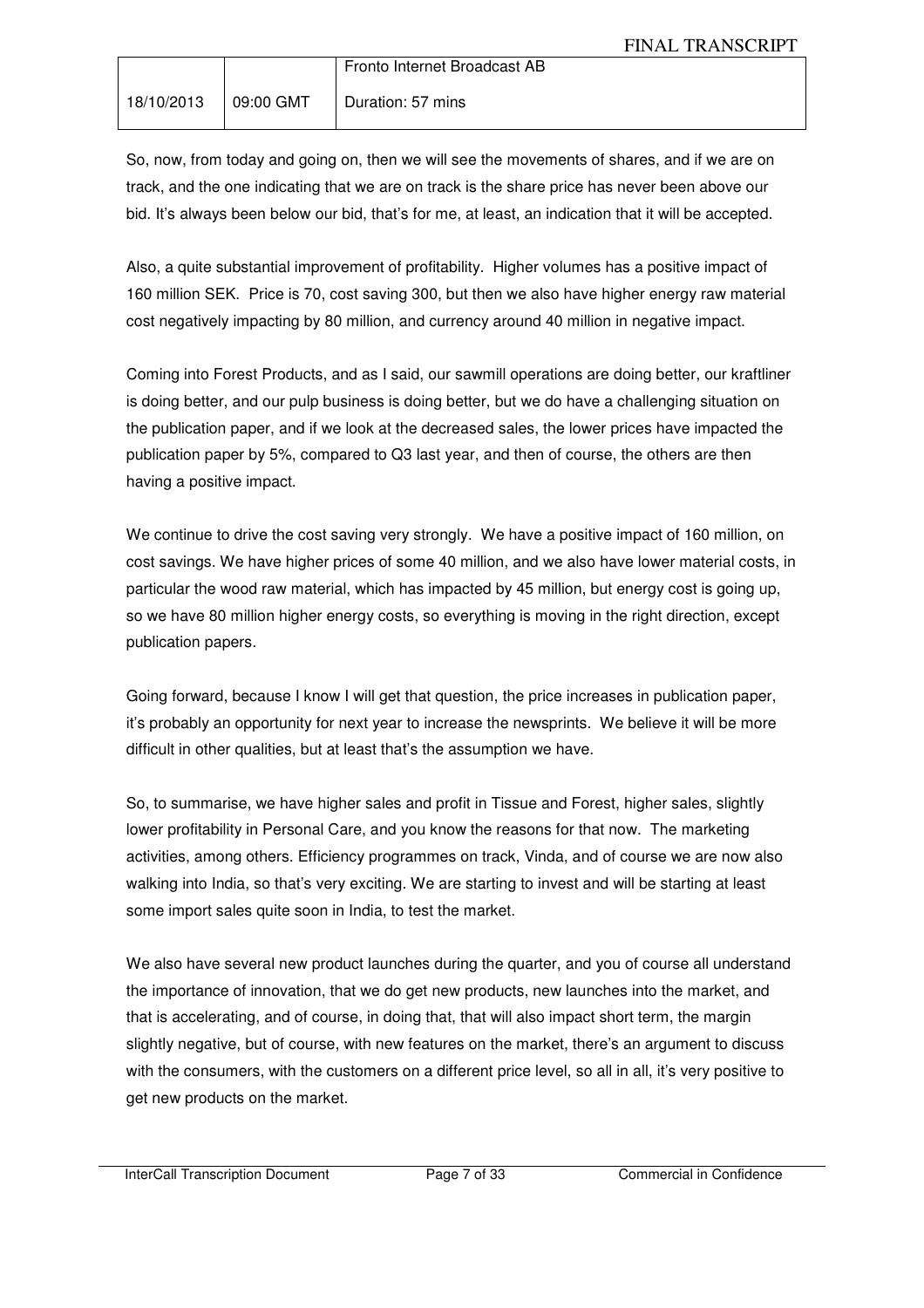|  | Fronto Internet Broadcast AB |
|--|------------------------------|
|  | Duration: 57 mins            |

We have also inaugurated the first wind park, with Statkraft, and in the first phase, it will produce some 200 GwH, but then it will go up to some 350, during the start up phase of the wind park, and this is, as you know, just the beginning of a major investment in wind power in Sweden, where we are not really investing, but we have the land for the investment.

We also are continuing to get credits for our sustainability work, which we think is very important. As you know, even though we have a difficult situation in the market, it is something that consumers are looking very much at, and customers even more, and today, as you know, also the shareholder base is growing very much when it comes to sustainability funds, so I think we have almost 80, 85% of all the sustainability funds in Europe, as shareholders in SCA.

So, with that, ladies and gentlemen, I want to open the floor for questions.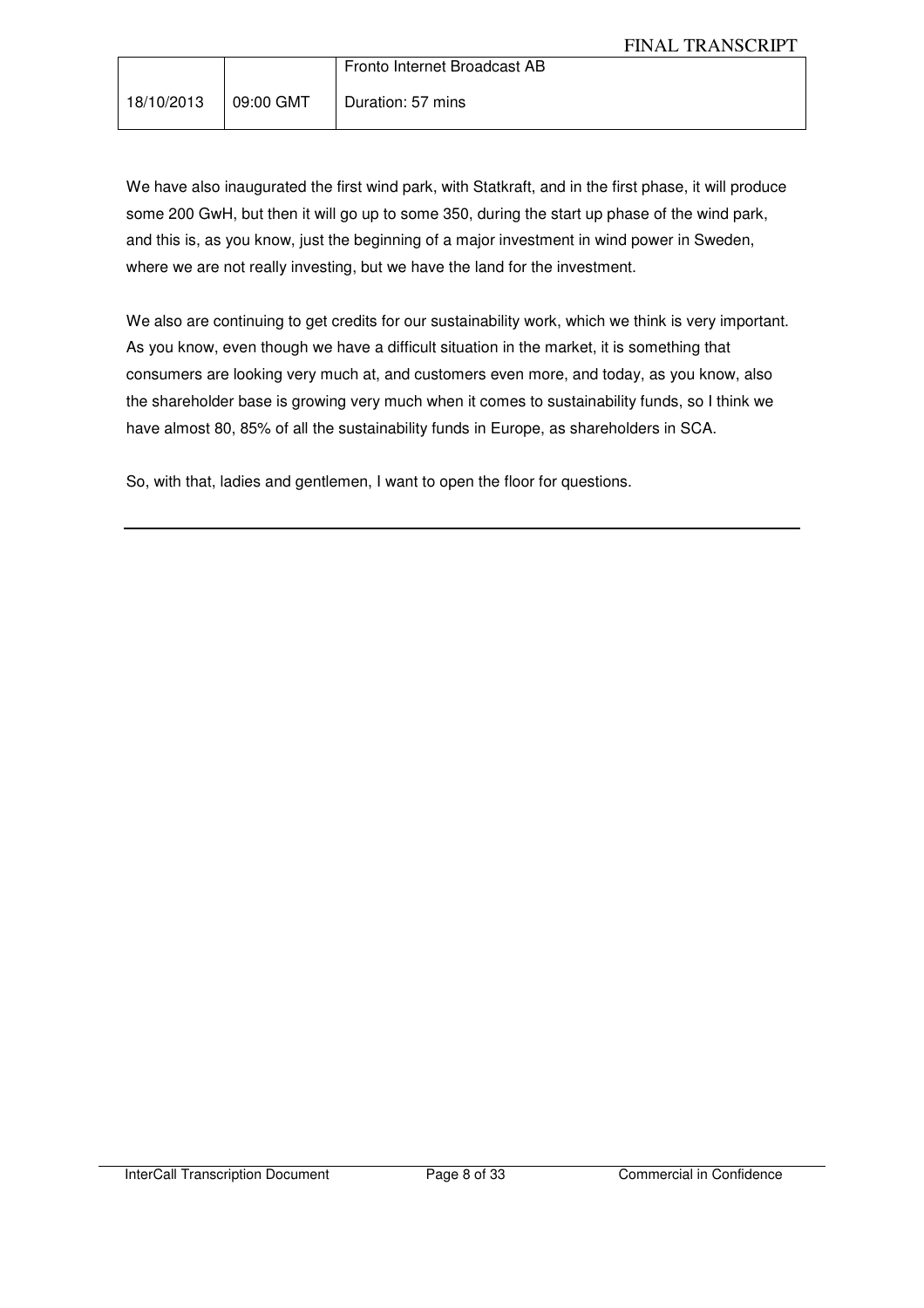## Questions and Answers

## **Linus Larsson, SEB**

Thank you very much. It's Linus Larsson with SEB. First of all, congratulations on a fantastically strong tissue result in the third quarter. And, regarding tissue, where you had price mix improvement of some 80 million sequentially, cost savings, improvement sequentially over 70 M SEK, looking into the fourth quarter, you have been talking about a price increase coming through late in the third quarter. You have continuous cost savings coming through.

Are these sequential improvements that we see in Q3 and Q2 also indicative for the sequential improvement going into the fourth quarter, or is it even better, or anything deviating from this trend?

#### **Jan Johansson**

We will see, it's in some of the price increase as well, late in Q3, we will see some price increases in Q4, and of course, the cost saving will continue. It will not be a straight line, the cost saving. It will be, depending on where we are on the projects, so from that perspective, yes. Then, we are in Q4, we have some two days less invoicing days, something like that. You have to look at the totality, but you are right in the assumption that price increases will come in a little bit more in Q4, cost saving, absolutely and then we have Q4, with Christmas and some fewer invoicing dates.

**Linus Larsson, SEB** 

Tissue volumes Q4 as Q3?

#### **Jan Johansson**

I'm not going to give you the volumes.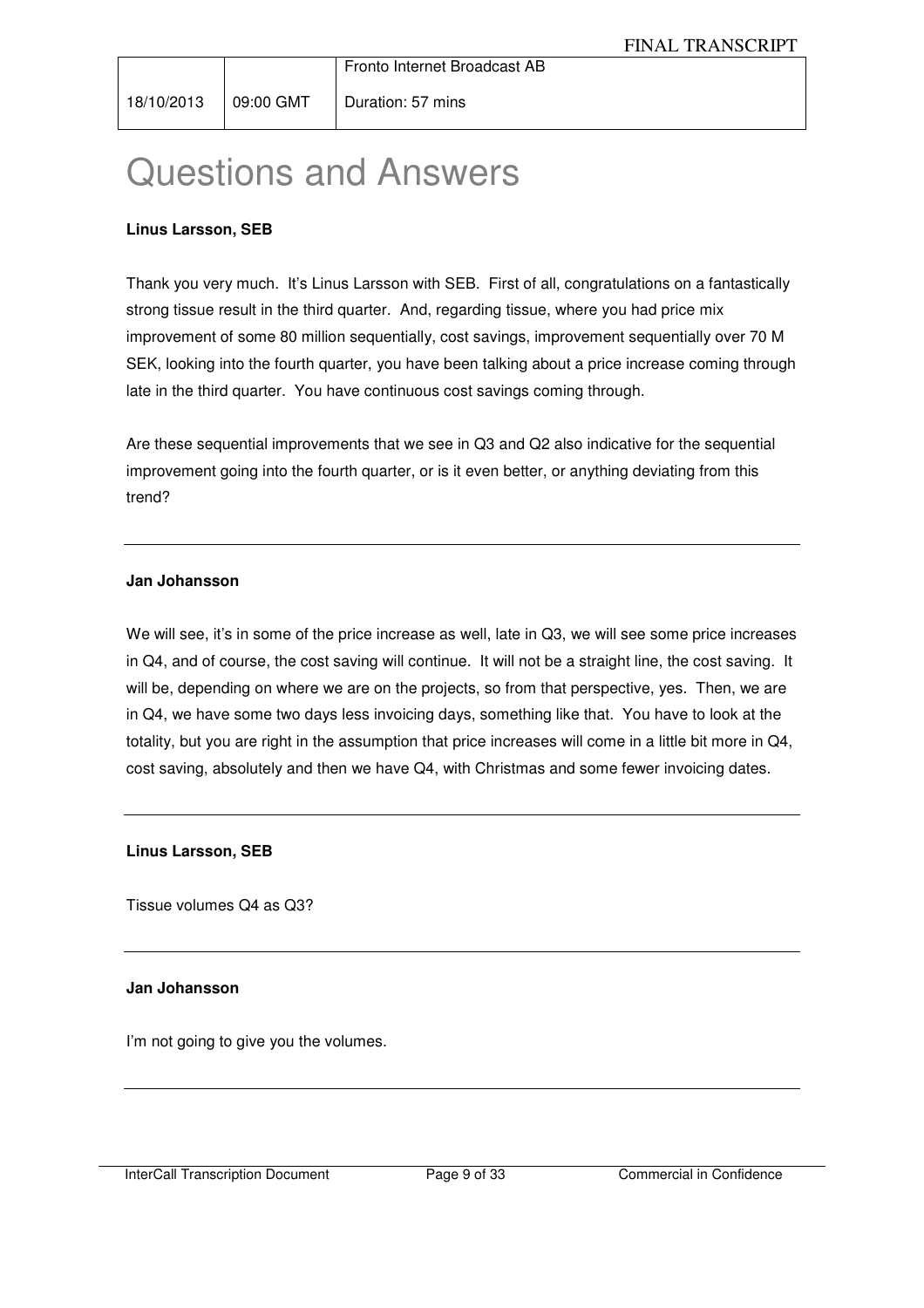|  | Fronto Internet Broadcast AB               |
|--|--------------------------------------------|
|  | 18/10/2013   09:00 GMT   Duration: 57 mins |

## **Linus Larsson, SEB**

And, also partially relating to tissue, on the energy cost side, you said that you have seen some energy cost increases, and if you could shed some light on where and what and what to expect as we go into the fourth quarter, where you have some potential seasonal effect as well?

#### **Jan Johansson**

Well, I guess that, looking at the situation, at least in Sweden, you will see higher energy prices going forward. Nuclear is not doing very well, there's very little water in the system, so it's my assumption that energy prices will come up, and in the rest of the world, I would guess more or less flattish, depending on the US situation, if that will have an impact, but at least we are saved until early next year now, I guess.

## **Joséphine Edwall**

Next question please.

## **Oskar Lindström, Danske Bank**

Oskar Lindström from Danske Bank. I'd like to ask some questions about the Personal Care division. First of all, regarding the still declining EBIT in absolute terms, sequentially. You cited the weaker than expected baby diaper market in Europe, and then also some higher A&P costs. Is that the entire picture, because we've seen this trend now, well, this is the fourth quarter in a row. Is there anything else that you see? Increasing competition in this segment, or reasons for the, well, this negative trend?

#### **Jan Johansson**

Well, as I said, we had a positive volume impact, and a positive price mix impact, in Personal Care, so from that perspective, no. But, of course, there's always tough competition, and in a weak economy, the competition even increases, because you want to attract the consumers, but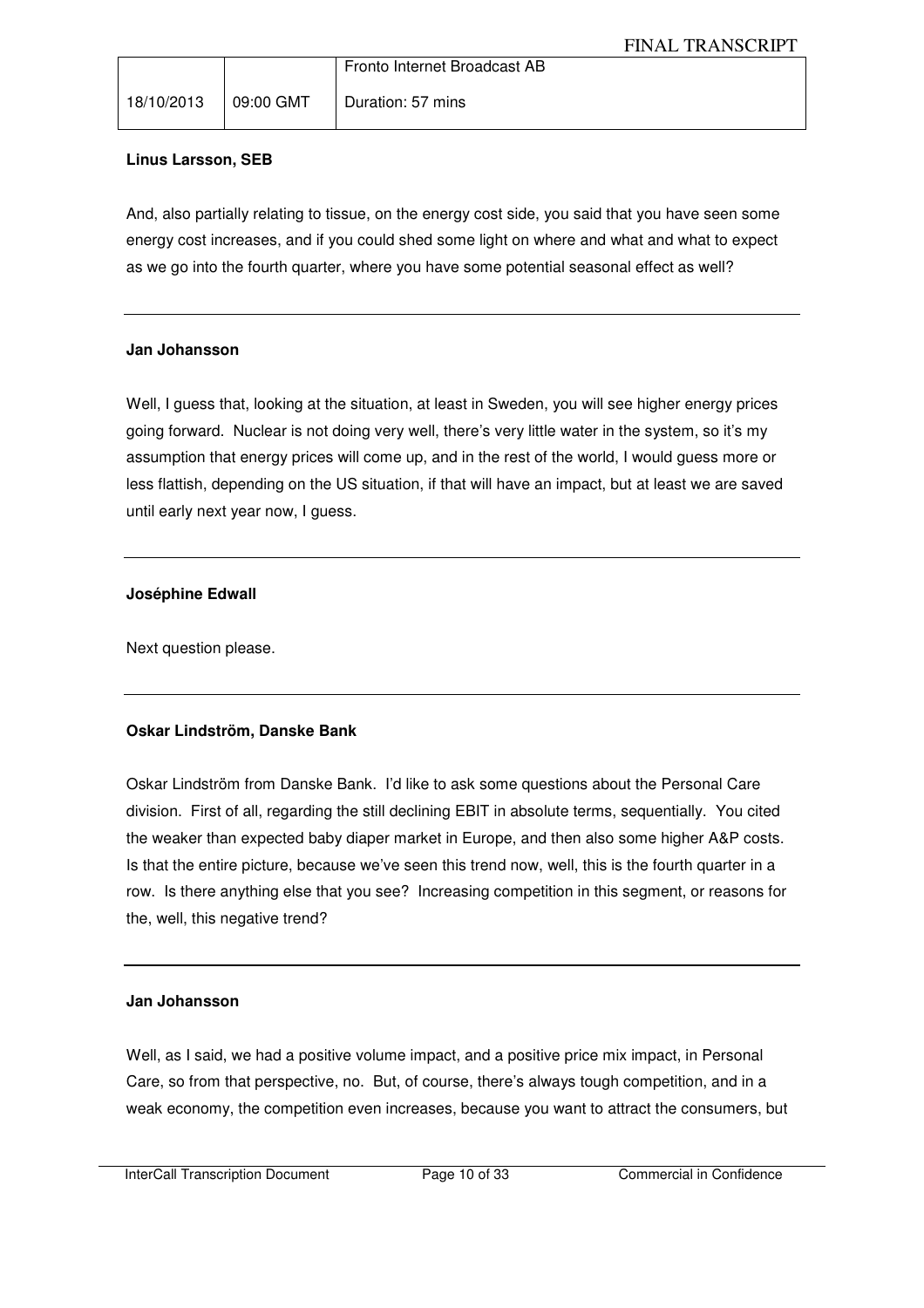|            | Fronto Internet Broadcast AB  |
|------------|-------------------------------|
| 18/10/2013 | 09:00 GMT   Duration: 57 mins |

you have to remember that you're talking about a business area with a return on capital employed of above 28%, and some of the category is far above that, so from my point of view, you have to balance the profitability with the growth and the margins, so the margin is one indicator, but of course, if you can run a business with 50% return on capital employed, and maybe go down to 49 and grow it by 10%, you probably would prefer that, so it's always a balance between profitability and margins.

## **Oskar Lindström, Danske Bank**

You talked a little bit about the product launches, which should come in towards the end of the year, or next year, and them being one of the reasons for the higher A&P spend that we've seen in this past quarter. Should we expect the product launches to have a positive impact on earnings next year?

#### **Jan Johansson**

Absolutely.

## **Oskar Lindström, Danske Bank**

Very good, and a little bit about the cost savings as well, and this goes for the group as a whole. You know, they came in very nicely this quarter, could you specify some of the specific actions? Because, we haven't really seen any mill closures on the tissue side, for example? Or, large cost saving activities, so I presume there's a lot of smaller actions going on, a little bit under the radar screen?

#### **Jan Johansson**

Well, you have a difference of course, for Forest and in Hygiene you have GP and you have the cost savings programme, but the low hanging fruits are already picked out of course, and that's when you reduce administration and sales force, and marketing force, so now we're into the heavy stuff, in the production side, and it's very simple. We have a perfect plant, managed by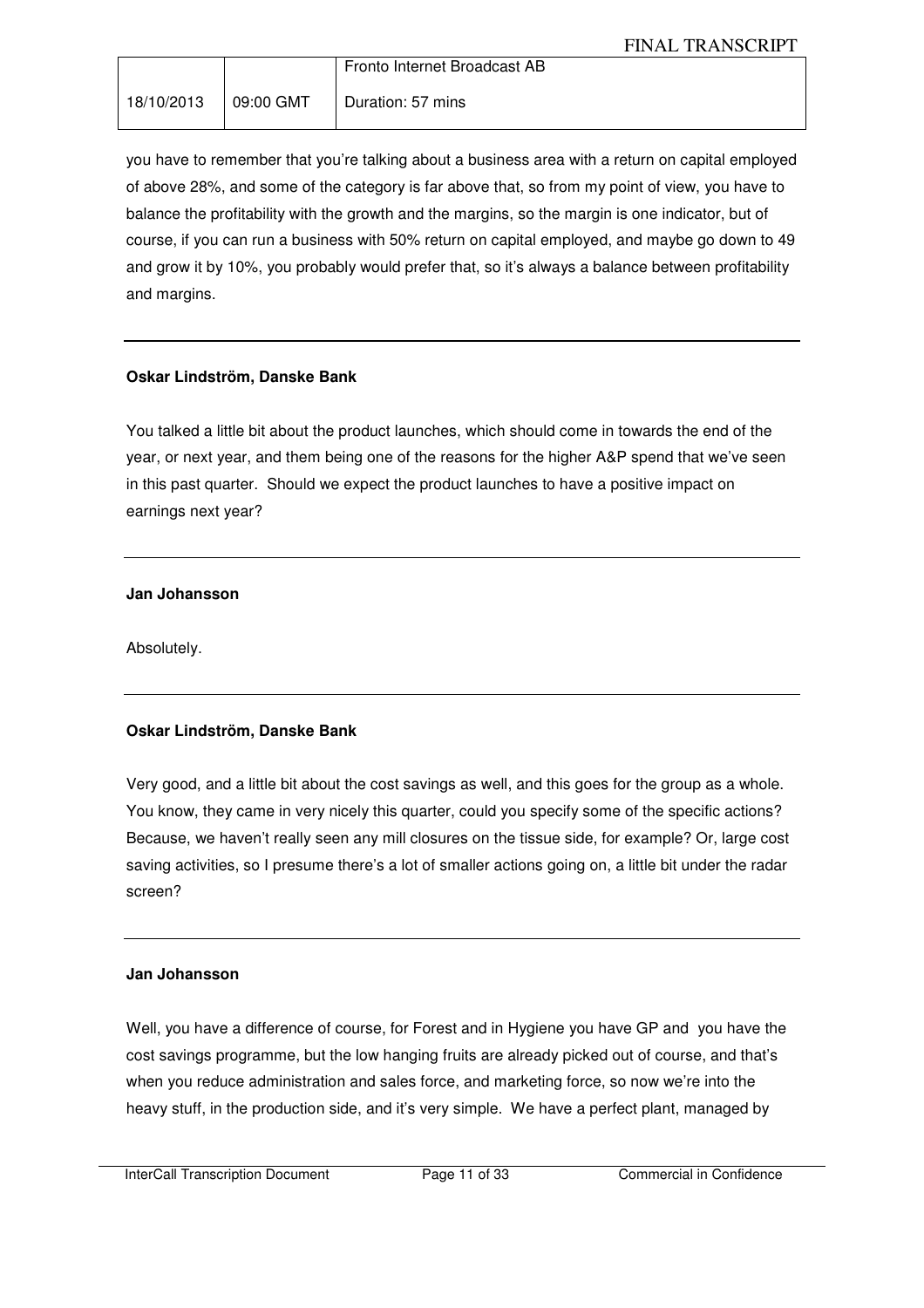|            |           | Fronto Internet Broadcast AB |
|------------|-----------|------------------------------|
| 18/10/2013 | 09:00 GMT | Duration: 57 mins            |

perfect managers, and perfect people, and then we copy that all over the world, and of course, it takes time before you have changed the perfect management etc, but it's actually going quite well, and the potential that we have mentioned here, I don't have any doubts whatsoever that we're going to reach, but of course, it takes longer time to change a plant than to ask 50 people in administration to leave the company, and that's why we have 2015 and 2016, as the target when it will be 100% done.

And, Forest is also absolutely according with the plan, with the 1.3 billion, so we are delivering what we have promised to deliver, so far, and I'm sure we will continue with that, when it comes to cost.

#### **Joséphine Edwall**

And, on the fourth.

#### **Lars Kjellberg, Credit Suisse**

Lars Kjellberg, Credit Suisse. Just a couple of follow ups on the cost savings, looking at the two major programmes in hygiene, one seems to be running a bit short of schedule, 130 in the productivity and efficiency programme, where there's a target of 200, with not a great deal of incremental in Q3, should we still expect a number? That would tend to imply of course a significant step up in cost savings in Q4, while the other programme is running actually ahead of the full year target already now. Any thoughts on that target actually moving up?

#### **Jan Johansson**

When you talk about the full year target, are you referring to the annualised saving, yes? Which is not necessarily on a yearly basis, it's annualised, so it can go over the full year also. I don't know if you want to answer that, Lennart.

#### **Lennart Persson**

InterCall Transcription Document Page 12 of 33 Commercial in Confidence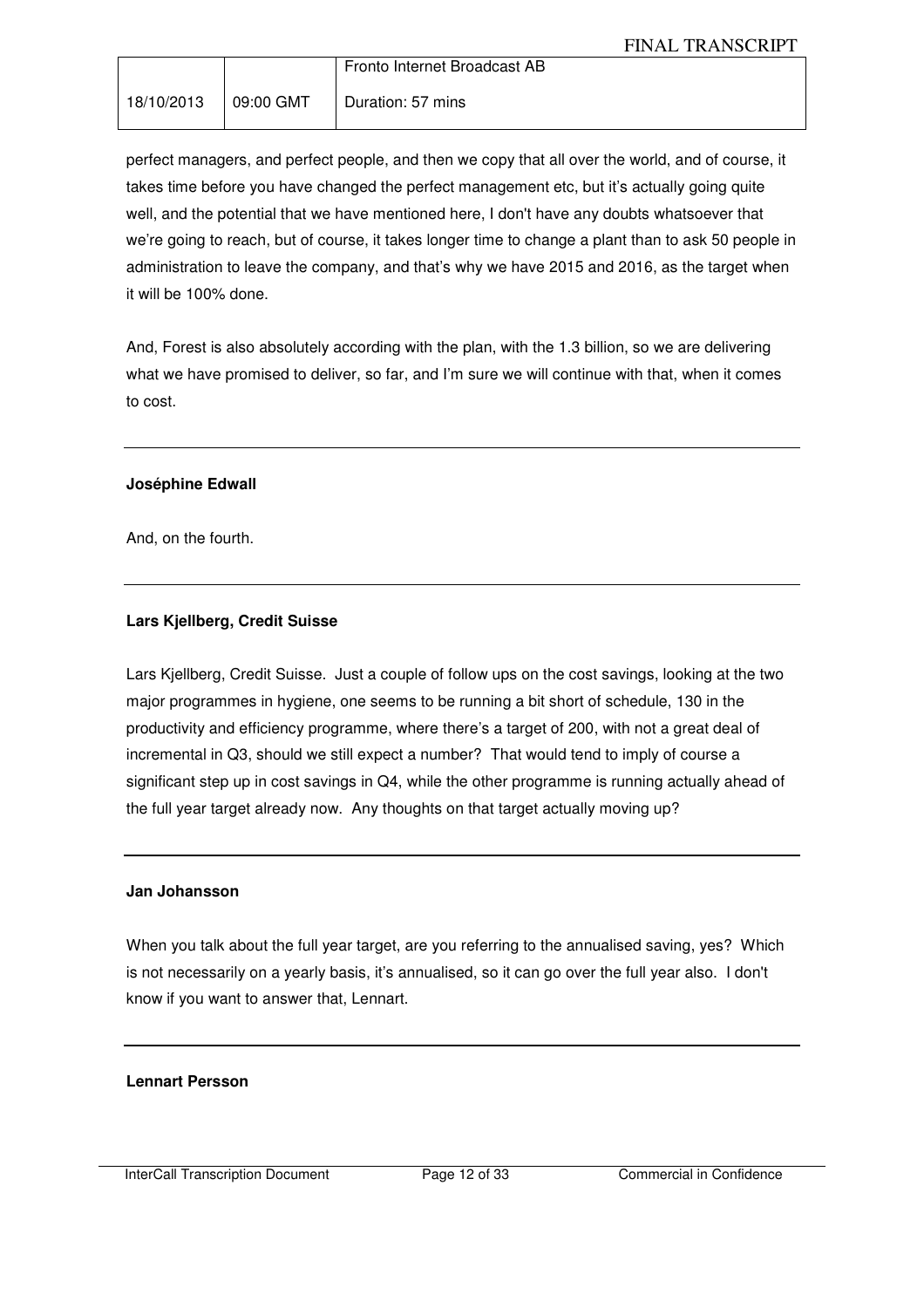|  | Fronto Internet Broadcast AB |
|--|------------------------------|
|  | Duration: 57 mins            |

I mean, yes, as you said, we have announced that and when it comes to end of a quarter, it's depending on that. The P and L impact is fourth quarter, or if it is coming after the year end, it's an open question, of course, but it is, as Jan said, it is going according to plan, and we will deliver it.

#### **Jan Johansson**

The answer is, you can't take the annualised figure and put all of that in Q4?

#### **Lars Kjellberg, Credit Suisse**

No, I appreciate that, but incrementally it was not that much in Q3 but to reach the run rate target for the full year, you need to step up the run rate meaningfully actually in Q4, that was really my question. If that's in the cards.

#### **Jan Johansson**

But, I'm not sure, have we communicated that?

#### **Lennart Persson**

200 million, we said roughly, as an annualised at year end.

#### **Jan Johansson**

Yes, that's true.

**Lars Kjellberg**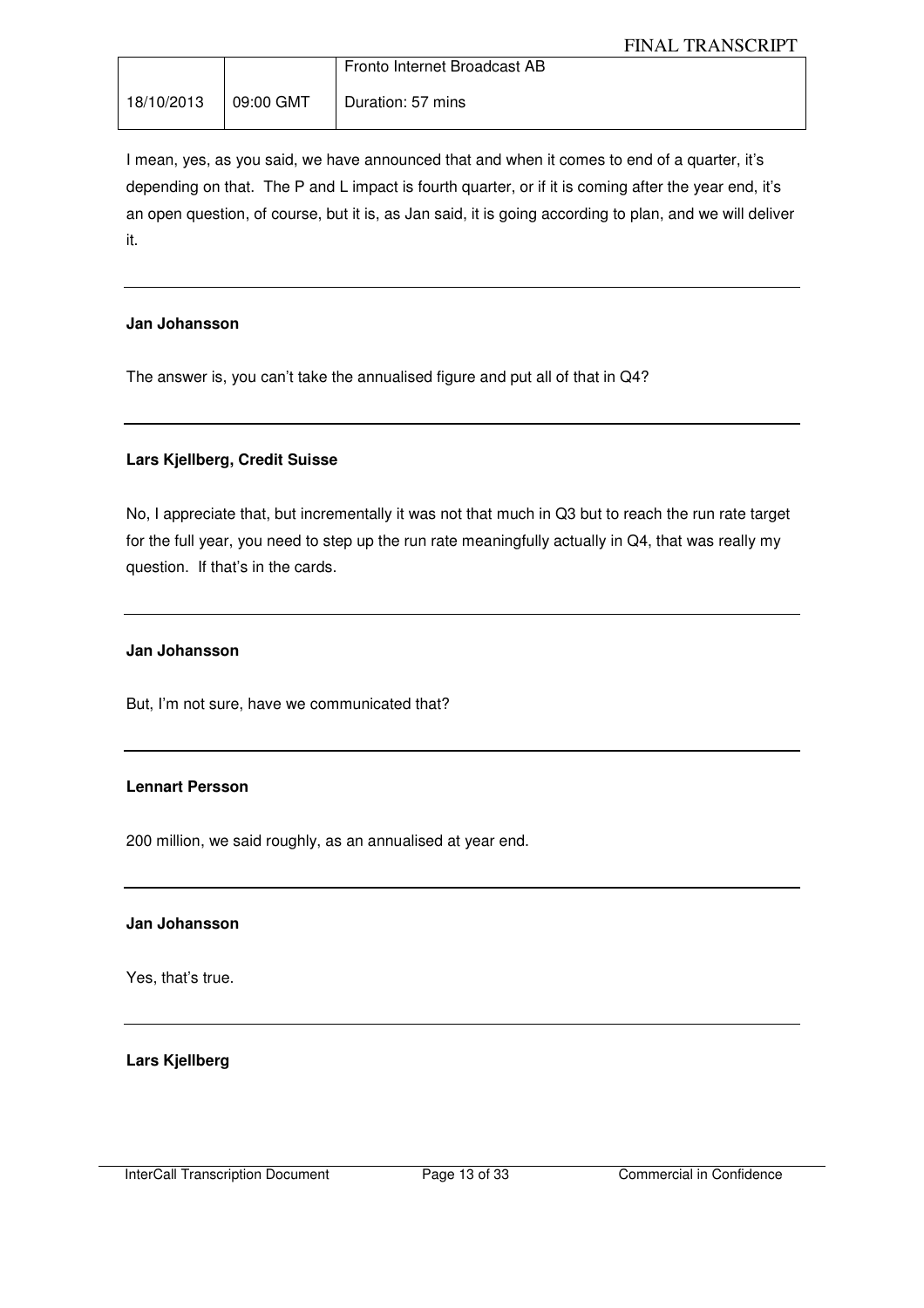|                       | Fronto Internet Broadcast AB |
|-----------------------|------------------------------|
| 18/10/2013  09:00 GMT | Duration: 57 mins            |

Then, on the forest product side, can you...it was a big step up on a sequential basis, can you just try to run through again what sort of moving parts, and if we go into Q4, if we should expect any disturbing the maintenance work that will actually bring down the margins there?

#### **Jan Johansson**

You are talking overall, or the cost saving programme, or?

#### **Lars Kjellberg, Credit Suisse**

Effectively... pieces, and especially someone else in the store talked about very strong forestry results, is that one part of the positives in Q3?

#### **Jan Johansson**

Do you want to comment? I can comment Q4 then.

#### **Lennart Persson**

We can see, if you compare the third quarter with the second quarter, we had more maintenance stops in the second quarter, even if we had in the kraftliner also in the third quarter, costing us 60 million. We have some remaining costs also for quarter four, coming from the stops, and then of course, we have seen profit improvements, not in publication paper, but in the other, and then, when it comes to the forest operation, it depends also on how much you're harvesting on your own, or how much you're harvesting on purchased trees.

#### **Lars Kjellberg, Credit Suisse**

Final question then, when you're looking on...your growth initiative has been very tissue heavy, if you like, and less so on the personal care, where actually, as you highlighted, your margins and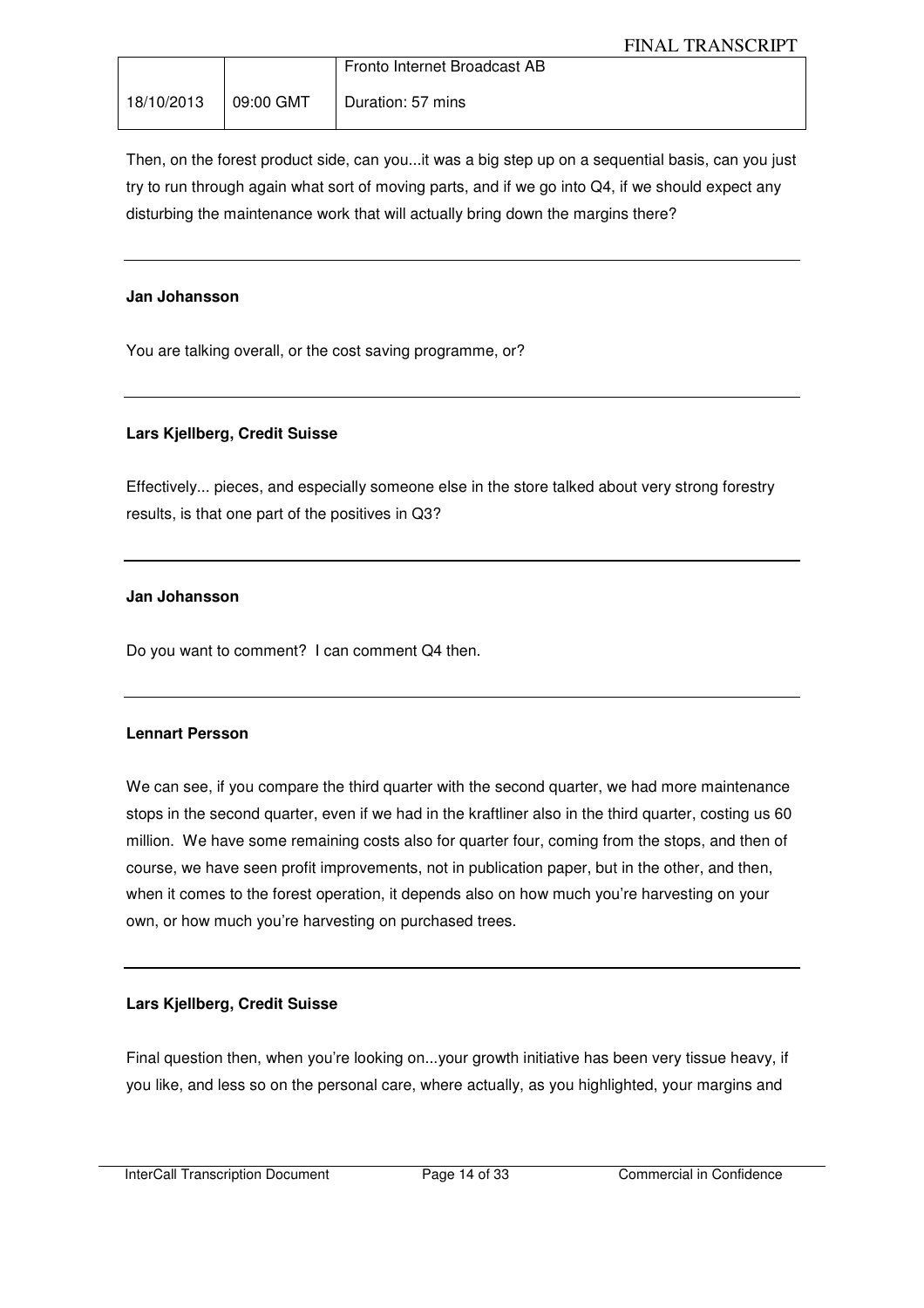|  | Fronto Internet Broadcast AB |
|--|------------------------------|
|  | Duration: 57 mins            |

returns are much higher. There is one former partner or employee in Domtar has shown that it's trying to buy a lot of personal care assets, and there's more for sale now in Europe. Why are you not in the running for these sort of assets? Are they not attractive, or do you not focus on personal care growth?

#### **Jan Johansson**

It's a big question, but if you look at the portfolio today, we have some 38% of the sales in personal care in emerging markets, and some 18/19 in tissue, so we are from that perspective more into personal care in emerging markets. When we look at, you're referring to Domtar or? What they have been acquiring has not been of any interest to us.

#### **Lars Kjellberg, Credit Suisse**

Would you like to grow personal care, from an M&A perspective?

#### **Jan Johansson**

We are growing, I mean, we acquired Everbeauty in China, as an example. Yes, what we need, especially in emerging markets or any markets, you need either baby or tissue as the driver into the market. You need the volume to carry the other products, and normally there is less competition in tissue than in baby, if you go into an emerging market, for many reasons. It's more capital and it's a different business than the personal care business, but overall in the portfolio, I would like to have a better balance between personal care and tissue, so from that perspective, you're right.

And, if there would be any good assets for sale, that fits our portfolio, we would certainly look at that, but we are not prepared to pay sky high prices, and never get a return on it.

#### **Lars Kjellberg, Credit Suisse**

Thank you.

InterCall Transcription Document Page 15 of 33 Commercial in Confidence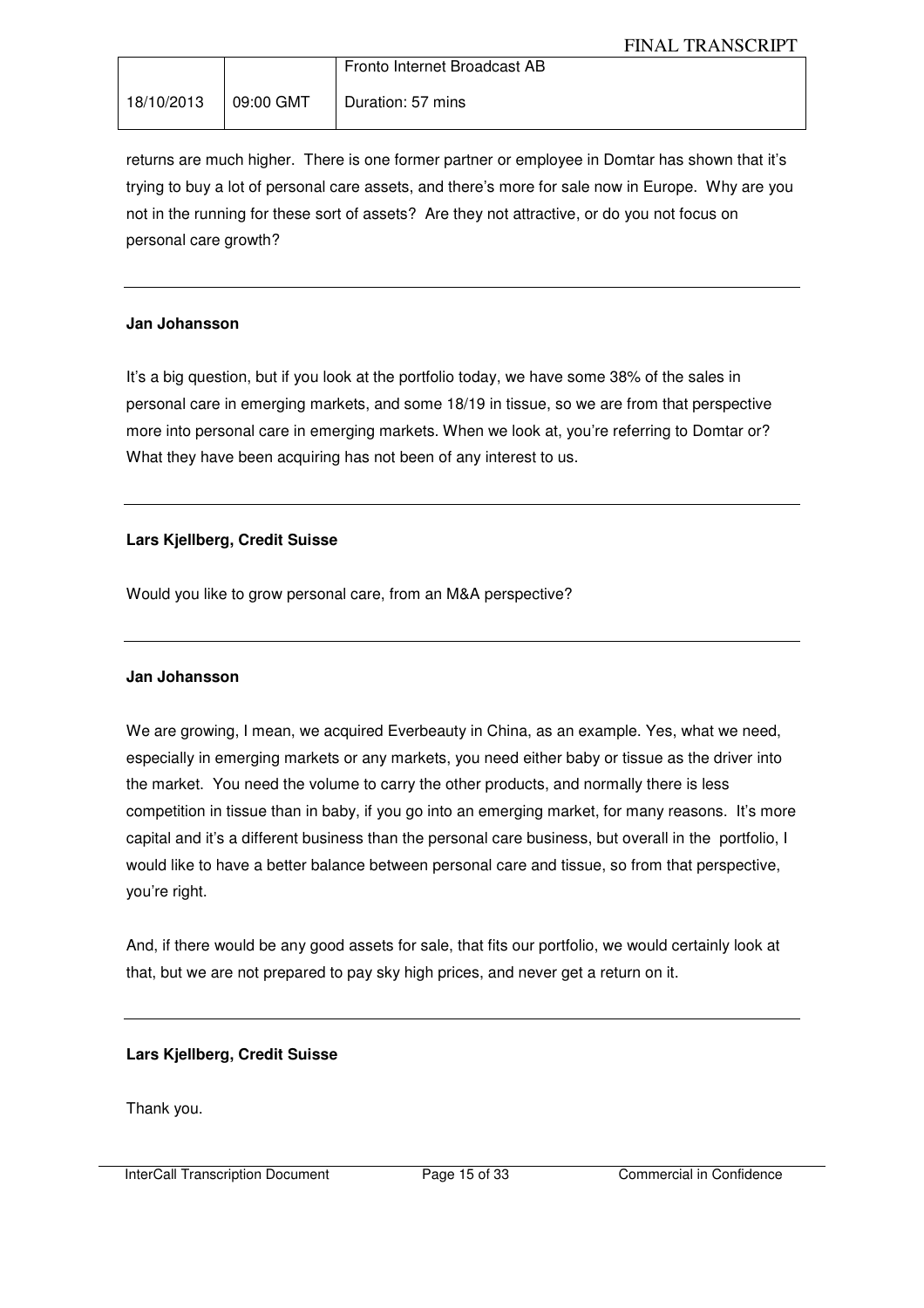|  | Fronto Internet Broadcast AB                 |
|--|----------------------------------------------|
|  | $18/10/2013$   09:00 GMT   Duration: 57 mins |

#### **Joséphine Edwall**

Okay, so let's open up, I think we have some questions also from the webcast. So, and the telephone conference, so let's take one question there first, and then we'll go back to the audience, so operator, can we have one question from the telephone?

#### **Operator**

You can indeed, madam, and that comes from Bank of America Merrill Lynch, from Kartik Swaminathan. Your line is now open.

## **Kartik Swaminathan, Bank of America Merrill Lynch**

Hi everyone, thank you for taking my question. Kartik Swaminathan calling from Bank of America Merrill Lynch. My first question was getting a little bit of colour on what's happening in emerging markets, because, looking through your prior presentation over the past couple of quarters, it seems there was quite a dramatic slowdown in EM growth in personal care, and I was wondering whether there are any particular geographies, where you've been impacted more than others, and I recall during the management presentation just now, you mentioned certain segments of the market were worse than others, and also whether there were any kind of specific factors over the quarters, as to whether that might have impacted you?

#### **Jan Johansson**

The main reason for the lower growth compared to previous quarter is actually that we are running out of acquisition, so it's more comparable now, quarter to quarter, and previously, we had acquisition impacting emerging markets quite substantially, but having said that, as you normally see in China, and we talked a little bit about the summer in Europe, that we were surprised, but in China, it's a fact that during summer, babies don't carry diapers, so that's also one reason why it's a little bit lower in Q3.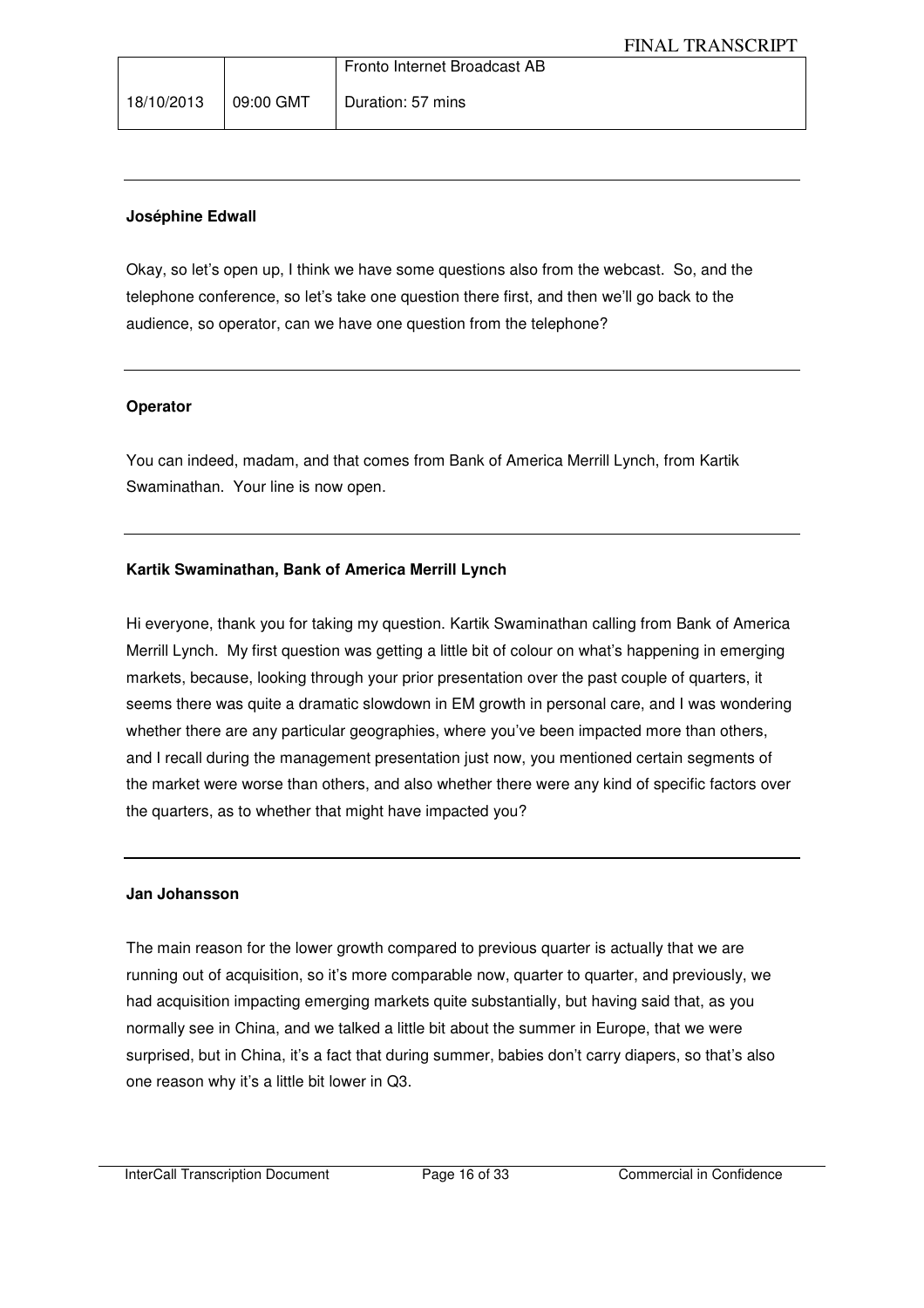|                      | Fronto Internet Broadcast AB |
|----------------------|------------------------------|
| 18/10/2013 09:00 GMT | Duration: 57 mins            |

But, otherwise, in general terms, it has not happened anything on the market, when it comes to our categories, that should make you worried about the growth so far. Currency, yes, because there, the currency is getting weaker in a lot of emerging countries, and that is of course impacting when we translate it into Swedish currency, but otherwise not. Acquisition, summer, currency.

## **Kartik Swaminathan, Bank of America Merrill Lynch**

Thank you, and my second question was on kraftliner, if you could give us a little bit of colour as to whether you're still seeing weakness in pricing post the summer, and what demand has been like?

#### **Jan Johansson**

The demand has been kept up. We have had some stops during Q3, in our kraftliner mills, but the inventories are slightly higher in Q3 than they were in Q2, and we don't see, at the moment anyway, a possibility to increase the kraftliner, even though testliner prices are going up and of course, if Testliner continues to go up, that's a good indication to increase kraftliner, but at the moment, we feel it's not the right time to do it.

## **Kartik Swaminathan, Bank of America Merrill Lynch**

Do you think it will take until the end of the year to destock that extra inventory, or could it be faster than that?

## **Jan Johansson**

No, I guess, you will, since December it's very slow in the packaging business overall. I guess, you will have to see until quarter one before it's turning.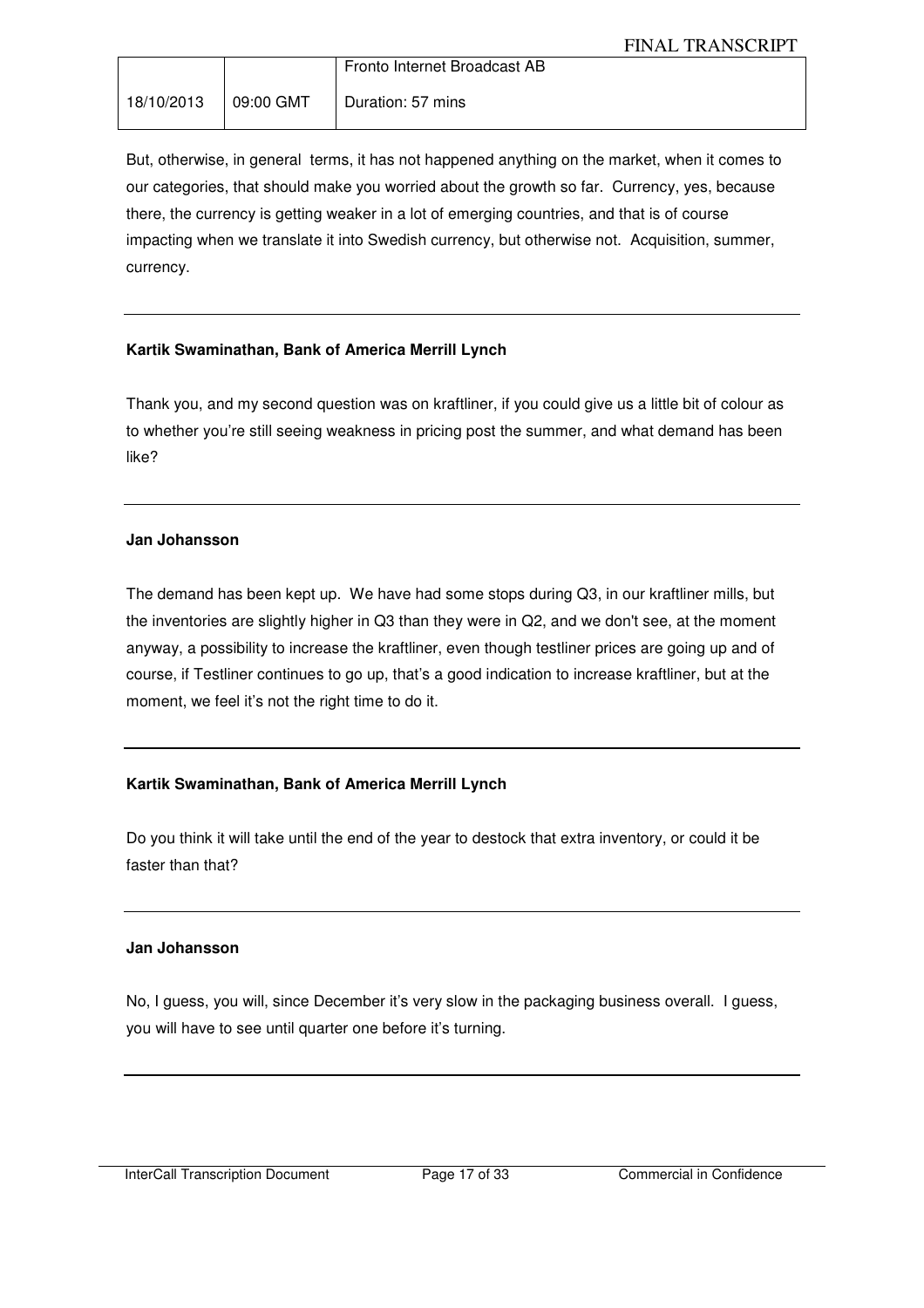|            |                  | Fronto Internet Broadcast AB |
|------------|------------------|------------------------------|
| 18/10/2013 | $\mid$ 09:00 GMT | Duration: 57 mins            |

## **Kartik Swaminathan, Bank of America Merrill Lynch**

Okay. And, my final question was just on the sequential movement on prices for personal care? If you can just remind us whether you already scheduled increases, or whether there would be some contracts rolling over, with increases into Q4 versus Q3, to barter raw materials and other cost inflation?

#### **Jan Johansson**

In personal care? Normally, when it comes to branded business, you need to have some new feature on the market to increase prices, which we are introducing, but the impact of that will come first in Q1, so I guess, no major price changes in Q4.

## **Kartik Swaminathan, Bank of America Merrill Lynch**

Excellent, thank you very much.

## **Joséphine Edwall**

Let's go back to the floor, and we have a question there.

## **Stellan Hellström, Nordea**

Hi, this is Stellan Hellström with Nordea. I had a question on A&P spending, and I think you said before that you expected A&P spending in the second half for hygiene to be on par with the first half, and I'm just wondering if you're sticking to that, or if there's something that has changed in the overall picture, that makes you want to change that?

**Jan Johansson**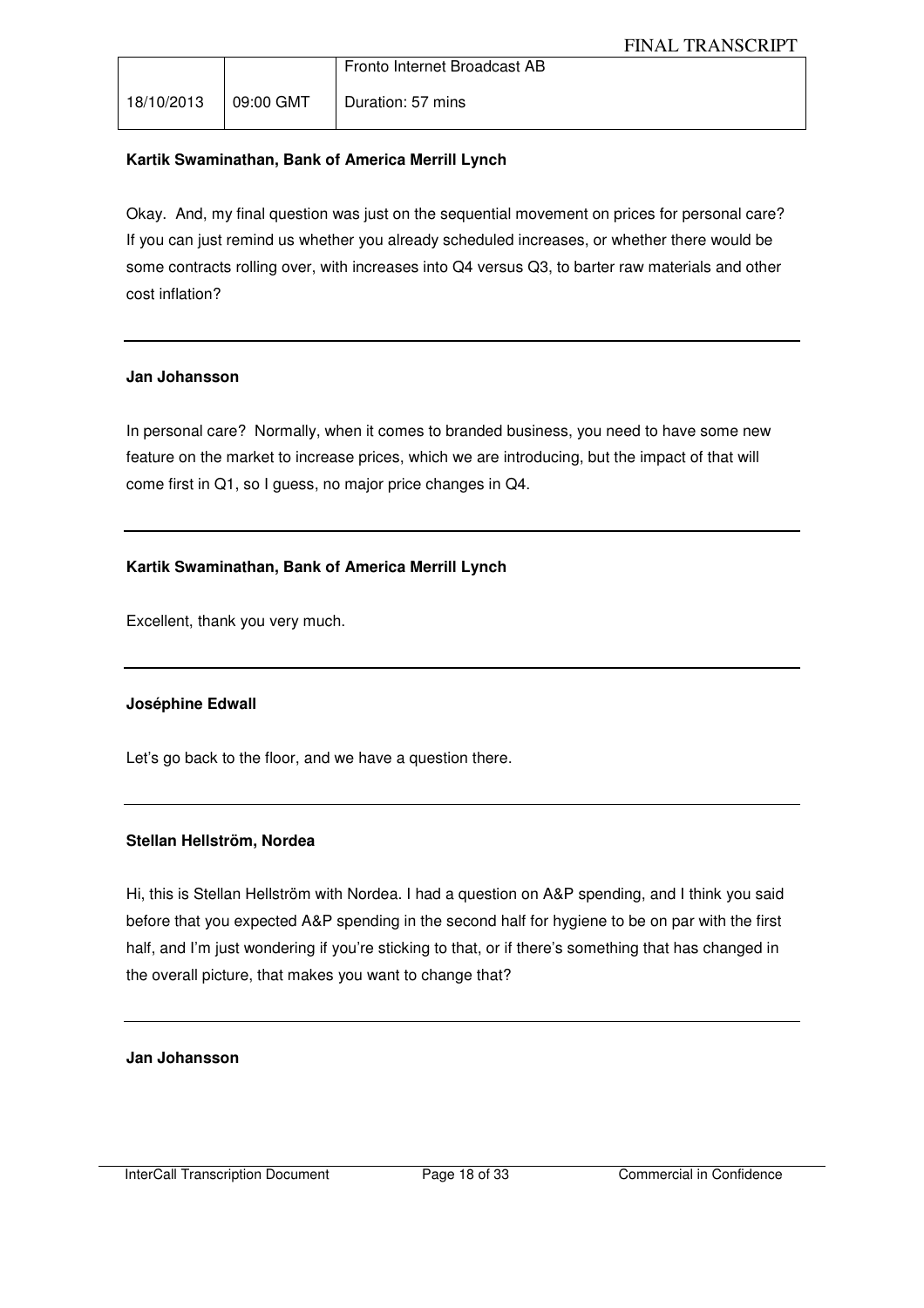|  | Fronto Internet Broadcast AB               |
|--|--------------------------------------------|
|  | 18/10/2013   09:00 GMT   Duration: 57 mins |

If you compare Q2 to Q3, I think we said that it would be flattish, and I think it was 17 million higher, so for me, that is flattish, and I don't expect it to grow in Q4.

#### **Stellan Hellström, Nordea**

Also given that you have a lot of new products coming out, do you see more A&P spending next year, or is that too early to talk about?

#### **Jan Johansson**

No, I don't really see any reason for that in the way we see the business today. I mean, A&P, most of the sales today are on P, on promotion, and the consumer behaviours are changing day to day, so you will, I think, over time you will see less A and more P, and today, almost all sales in the retail chain is on promotion. If I follow the sales week by week, it can be like this, depending on whether we are promoting or not, but no, not really, not any higher. It's different, it's shifting to promotions from A but overall, I don't see any reason for any substantial increase.

#### **Joséphine Edwall**

We have more questions from the telephone, I hear, so operator? We can take another question from the telephone, please?

#### **Operator**

Thank you, madam, and from JP Morgan, you have a question from Celine Pannuti, your line is now open.

## **Celine Pannuti, JP Morgan**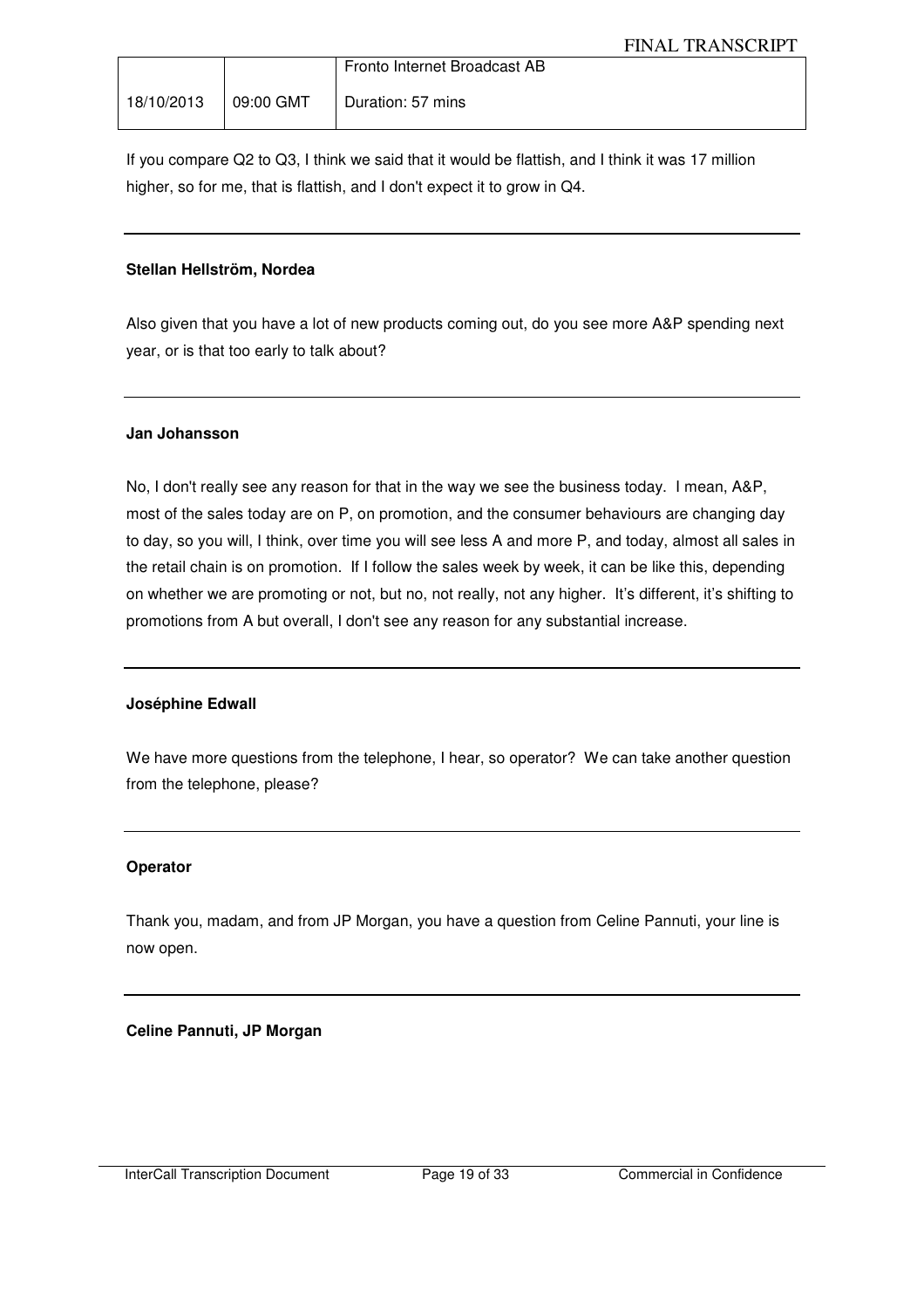|                        | Fronto Internet Broadcast AB |
|------------------------|------------------------------|
| 18/10/2013   09:00 GMT | Duration: 57 mins            |

Yes, good morning, in fact I have a few questions. The first one is on the baby market, I mean, you explained what you thought was a decline over the summer. Can you say whether, I don't know if you can track market share, given that a lot of your market is in, business is in private label, but do you have a sense of whether your contracts are still running, or have you seen some maybe contracts closed? So, how do you refer in terms of market share?

And, my next...the second part of that question is, is there any news that you can share with us, on what's happening relating to Kimberley Clark leaving this market?

My second question is as well on baby, sorry personal care. You mentioned just now that you have increased A&P, I was wondering whether there was as well other investments? For instance, in India, do you have as well more salespeople, or headquarter costs? And, to which extent you can quantify that, if that has been already taken in the third quarter?

And, finally, in tissue, you grew quite well, 4% growth in volume. Is it, can you break down what has been the growth in Western Europe, please? Thank you.

### **Jan Johansson**

Yes, if I look, take the first question. As you know, we are very big in private label, in Europe, about 50/50 of our sales, and we have not lost any contracts in private label, and private label is gaining market share in Europe, and Procter is losing, and if you look at the markets where we do have branded, which is mainly the Nordic markets and Russia, if you compare Q2 to Q3, we are a couple of points down in the Nordic market, but it's too short period to tell if we are losing market share, because it depends very much on promotion and not promotion, so the major impact, as far as I can see it anyway, is that the market is down, and not that we are down.

Emerging markets, we are still gaining market shares, so that's not a problem.

The market is the market it is not SCA, and the second question was India, of course we are investing in India now, and that will have an impact on the margin, but still it's very small figures. It's not really something you can highlight.

Kimberley Clark is closing down. They are still selling on the market in some categories. We are of course targeting some of their customers, not all, and we will continue to gain on this. We are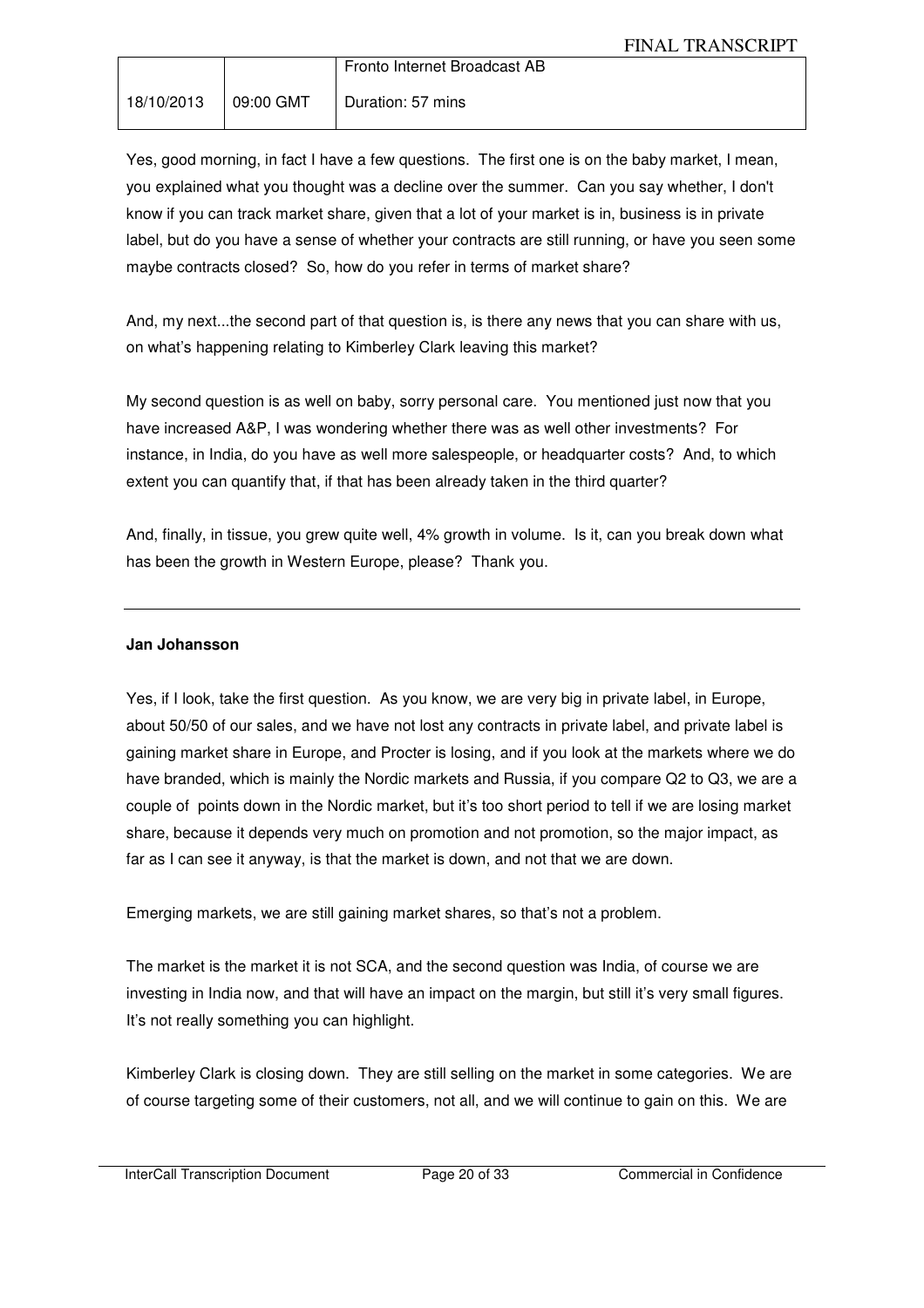|                       | Fronto Internet Broadcast AB |
|-----------------------|------------------------------|
| 18/10/2013  09:00 GMT | Duration: 57 mins            |

probably more going in our thoughts for not building a new brand in a country where we don't have a brand today, because the risks and the costs are too high, so we'll probably go for the private label part of it, rather than the branded part. It's not 100% decided, but at least that's the way we see it today.

## **Celine Pannti, JP Morgan**

Okay, and my other question was on the growth in tissue, what has been the driver for that?

#### **Jan Johansson**

Q3 to Q3, you correct me Lennart, I think acquisition is positively 3% and divestment negatively 4% on sales. And, the driver is the emerging market, it's growing quite well. We are growing in the US, in Away from Home. But, we also have a growth in Europe, both in Away from Home and in Consumer Tissue, even though if it's slower in consumer tissue, and we do gain market shares in Europe at the same time, and we have a target to actually, to continue to gain market share from the position we have today.

We are not allowed to acquire anything more in Europe on tissue, but we are going to get a higher market share by organic growth.

#### **Celine Pannuti, JP Morgan**

Thank you, may I just come back to one question that was asked, and I would like some clarification? In terms of raw material bill, as we look into the fourth quarter, what kind of inflation are you looking at, and is there any specific differences, for instance, in personal care versus tissue?

## **Jan Johansson**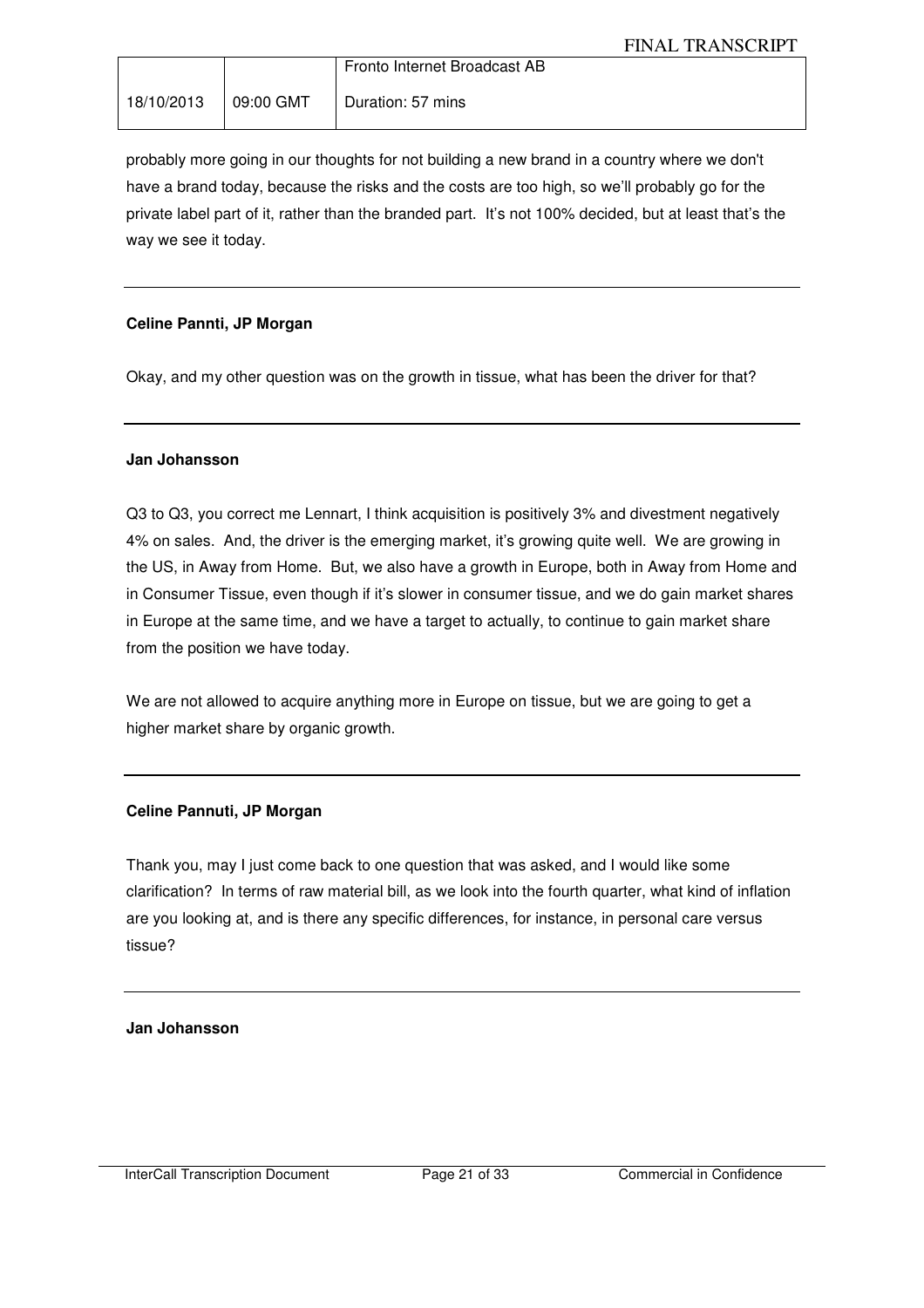|  | Fronto Internet Broadcast AB                 |
|--|----------------------------------------------|
|  | $18/10/2013$   09:00 GMT   Duration: 57 mins |

We still see part of the pulp coming up, but we also see some other parts coming down, so overall I would call it flattish, if you take the total portfolio, but of course, from an individual category, it can be up, but for another one, it could be down, but overall it's flattish.

#### **Celine Pannuti, JP Morgan**

And, in personal care, are we seeing continued raw material inflation in all base raw mats?

#### **Jan Johansson**

No, we don't see that.

#### **Celine Pannuti, JP Morgan**

All right, thank you.

#### **Jan Johansson**

And, as you know, we also have a delay of three to six months, for any price changes in oil based materials.

#### **Joséphine Edwall**

Operator, next question from the telephone, please?

#### **Operator**

Thank you, madam, from Barclays Bank, you now have a question from the line of Iain Simpson, your line is now open, sir.

InterCall Transcription Document Page 22 of 33 Commercial in Confidence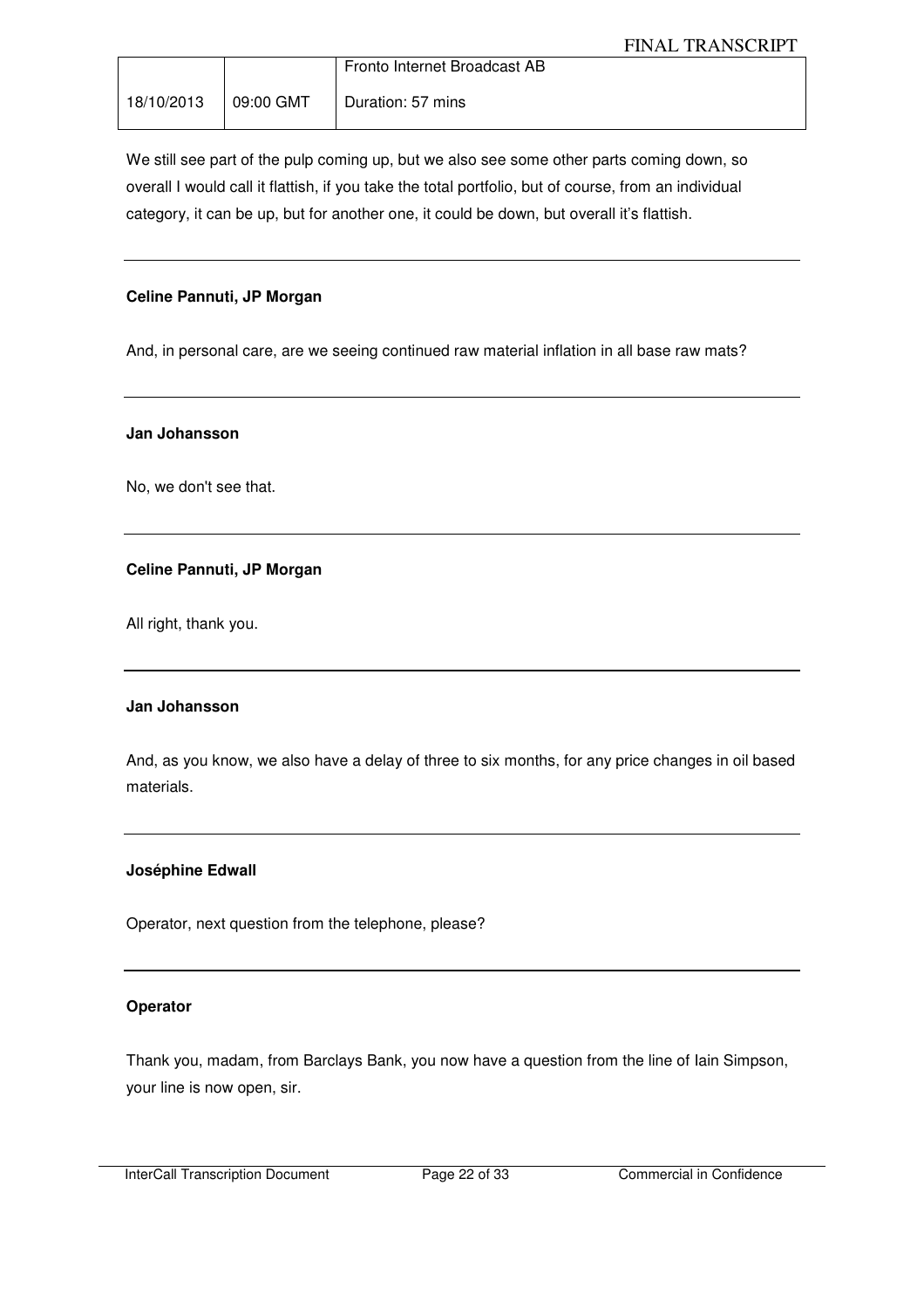### **Iain Simpson**

Thank you very much, and good morning, gentlemen. Just a couple of quick questions from me. Firstly, looking within personal care, you mention that feminine care had done very well in emerging markets. It would be great if you could just remind us what proportion of that feminine care business is emerging markets? And, perhaps talk a little bit about the drivers within that, as to what did cause that growth?

Secondly, you talked, if I heard you correctly, about how there are two fewer invoicing days in the fourth quarter. It would be great to hear a little bit more about that, and whether that's going to affect your whole business.

And then, just lastly, it would be great if you could talk a little bit about incontinence, and specifically how you feel the branded part of your incontinence business has been performing, and whether you're happy with the level of A&P that you're currently putting behind that, with a view to next year? Thanks very much.

#### **Jan Johansson**

If I start with the last one, we only have branded business in incontinence all over the world, and of course, we would like to grow that faster, since it's such a good category for us and the penetration is still, as you know, very low, but we have to balance that with the margin impact of actually driving penetration, so we try to have a decent growth without destroying the margin, and as you know also, we have an extremely strong position globally, and in all markets we are, so we are spending the A&P that we think is the level to drive penetration, without destroying margins.

When it comes to feminine, I actually said that we have been doing very well all over the place, even in Europe, we have the improved feminine and growing market share, and growing profitability. It was not only in emerging market part of it, and feminine in the group is 14% of the sales, so it's a small category, but actually with the highest growth margin.

What was the third one, I forgot it?

InterCall Transcription Document Page 23 of 33 Commercial in Confidence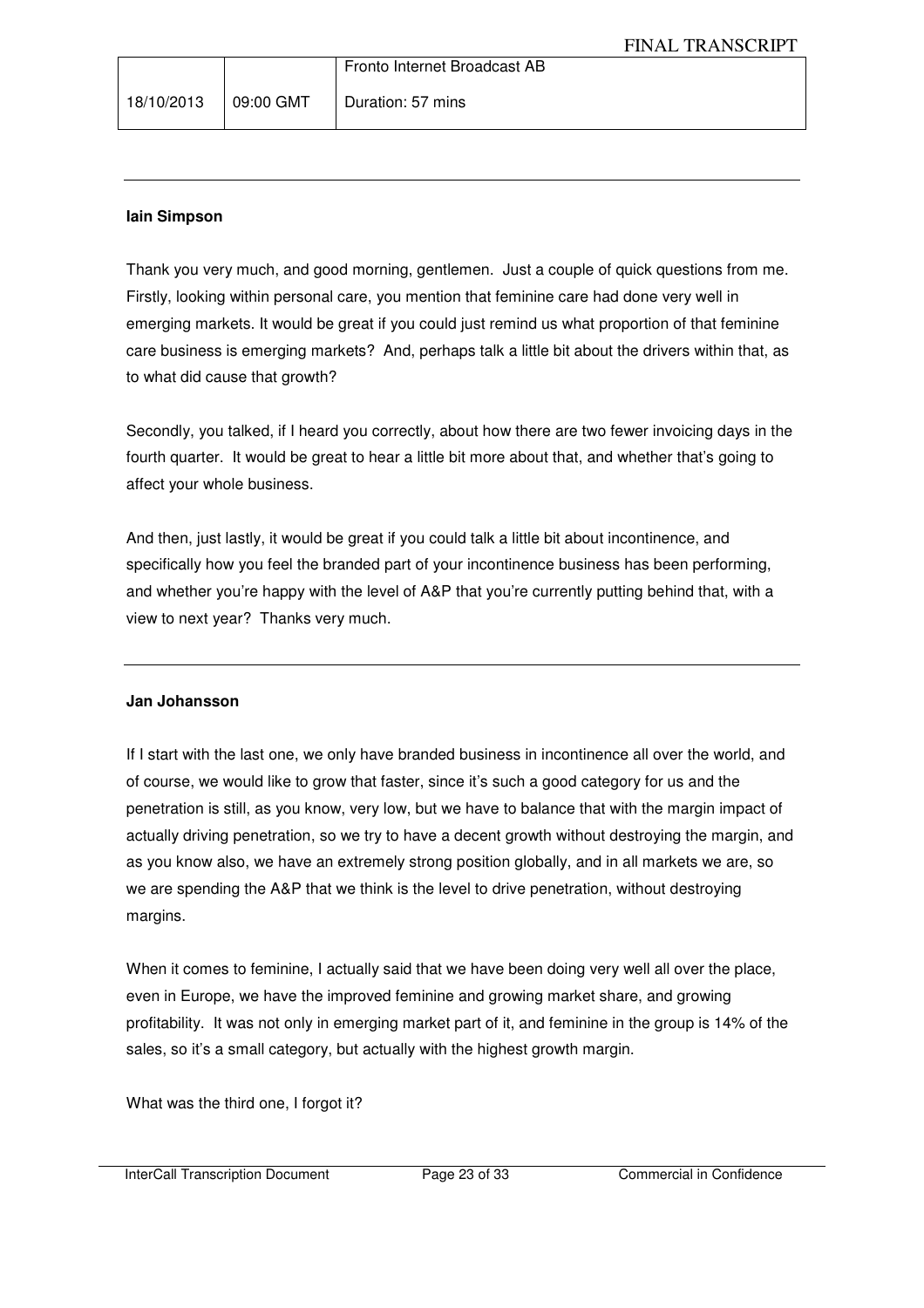|                      | Fronto Internet Broadcast AB |
|----------------------|------------------------------|
| 18/10/2013 09:00 GMT | Duration: 57 mins            |

#### **Iain Simpson**

It was the third question was just for some colour on the two fewer invoicing days in the fourth quarter? And, just, sorry, just on feminine, what proportion of your feminine business is emerging market, thank you very much.

#### **Jan Johansson**

65%, thank you. We have some extremely strong position in the emerging markets, when it comes to feminine, and very high market share. It's also, when we talk about this, our small acquisition in Brazil is gaining market share, so we are soon number one on the market, if we are not already number one on the market, so all our personal care products are actually doing great in emerging markets.

Invoicing dates, Lennart talks about that.

#### **Lennart Persson**

What was the question about that?

#### **Jan Johansson**

Two less days, what is the impact?

#### **Lennart Persson**

I mean, it is, if you have 20/22 each month, you can take a percentage of 60 for two days, in the Hygiene as well. For a quarter, it is 60 days, invoicing days roughly, and if it is two less.

InterCall Transcription Document Page 24 of 33 Commercial in Confidence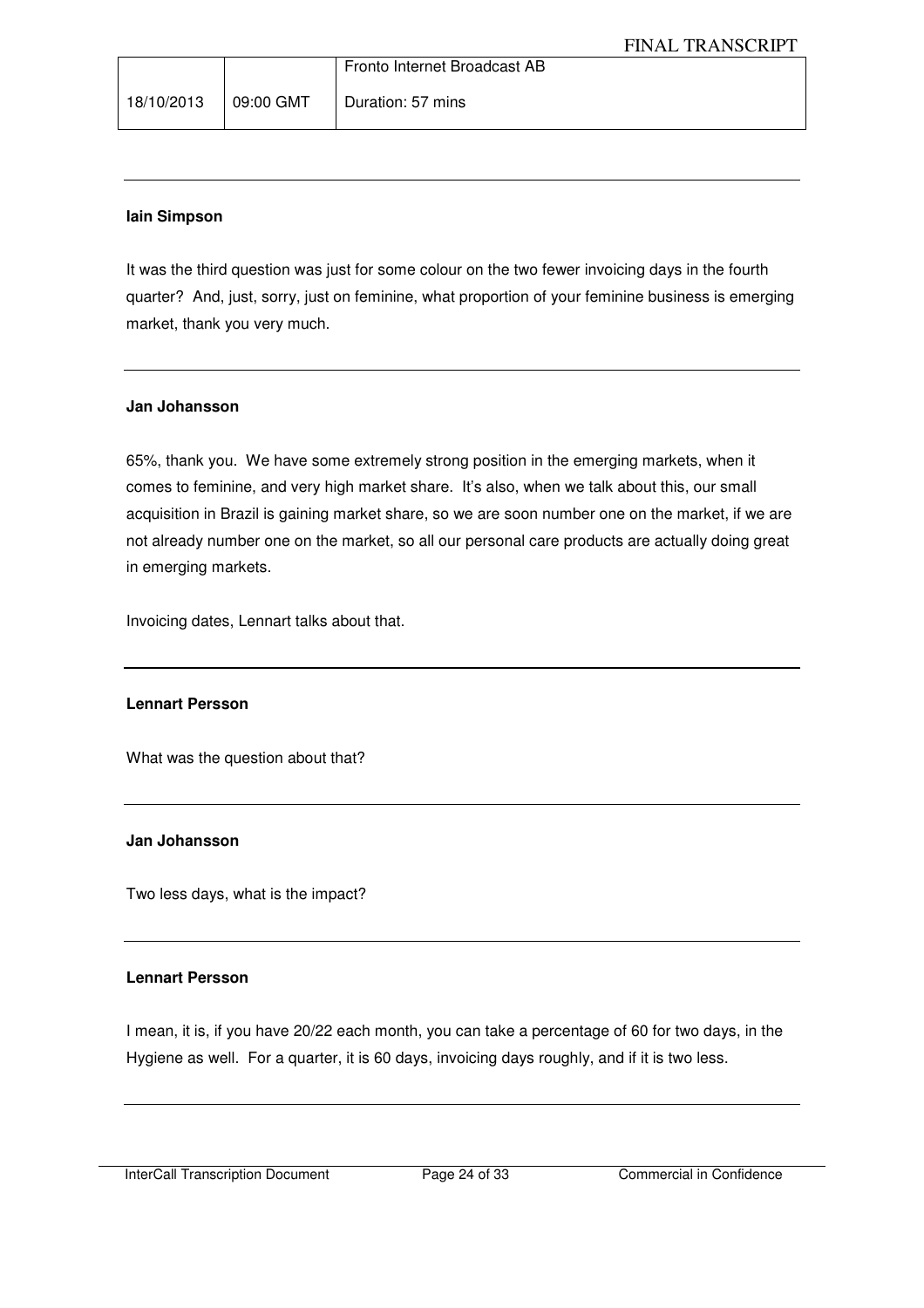|                      | Fronto Internet Broadcast AB |
|----------------------|------------------------------|
| 18/10/2013 09:00 GMT | Duration: 57 mins            |

#### **Jan Johansson**

The sales is 100% determined on the invoicing date, so if it's less invoicing days, we get less sales. If it's more, we get more sales in a quarter.

#### **Iain Simpson**

Thank you, and that's affecting all three business units, so there are no changes in terms of how invoicing works in each one, all three business units have two fewer days in the fourth quarter?

#### **Lennart Persson**

Maybe not in Forest. I think we often see that happening.

#### **Jan Johansson**

But, over a year, we normally should have the same number of invoicing days.

#### **Joséphine Edwall**

Okay, next question from the telephone, operator please?

#### **Operator**

Thank you, madam, and now, from Redburn, you have a question from William Houston, your line is now open, sir.

#### **William Houston**

InterCall Transcription Document Page 25 of 33 Commercial in Confidence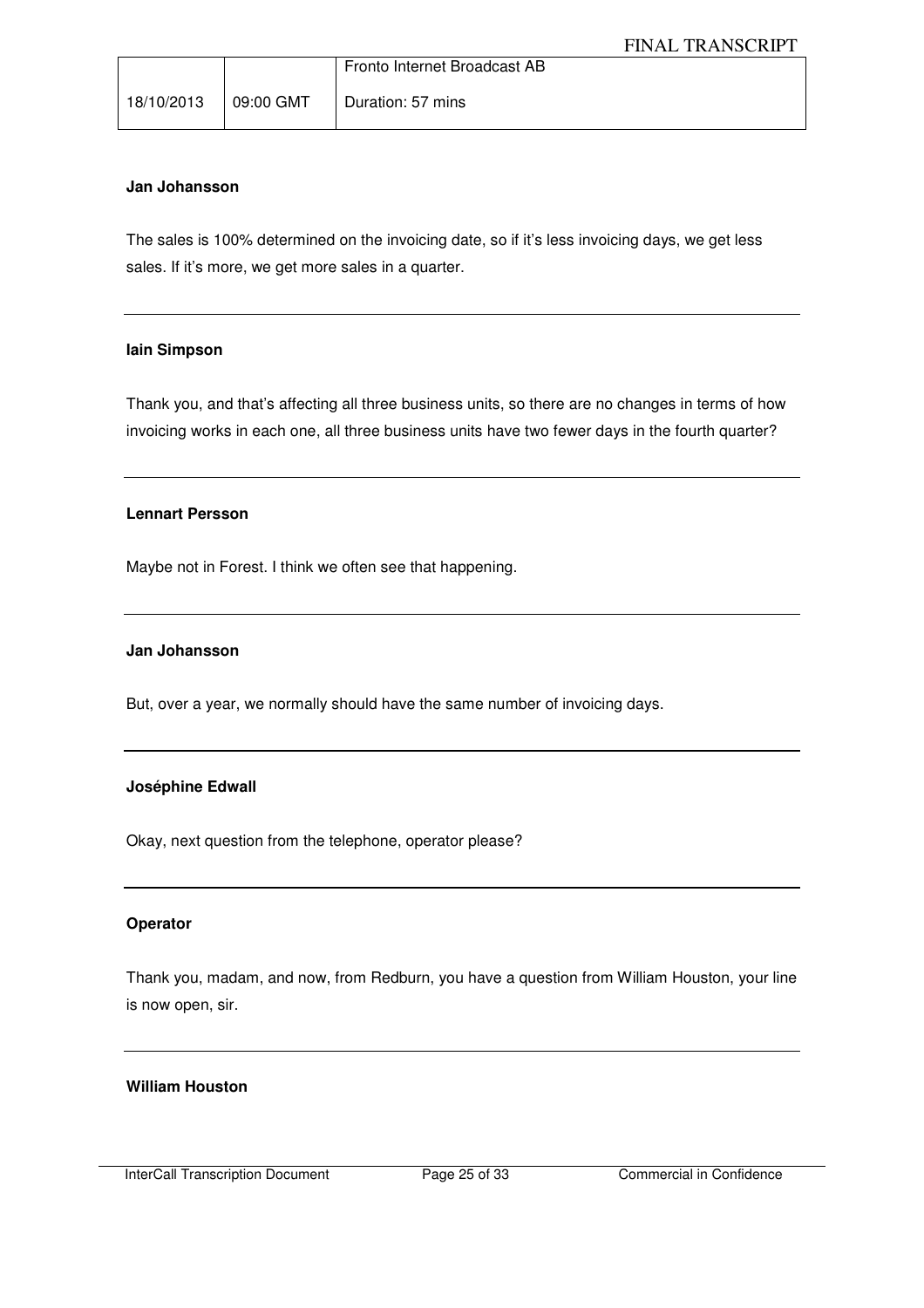|                        | Fronto Internet Broadcast AB |
|------------------------|------------------------------|
| $18/10/2013$ 09:00 GMT | Duration: 57 mins            |

Hello there, you mentioned maintenance shut downs, coming in some effect in Q4. Could you just talk about what scale those will be, and how those compare to Q4, last year, please?

And then, secondly on the wind power, given the opening of your wind farm, can you just talk about when you expect to be seeing some profit impact from those projects, please?

#### **Jan Johansson**

I'll start with the wind, and then you take the first one? If you look at the wind power, it depends what kind of deals we have, because we have a number of set ups in the market. The simplest one is that you lease the land, and then we get revenue immediately. Then, you have one that we build the windmills, and as soon as the windmills start to work, we get part of the revenue of the windmills, and then we have a third one, when the park is finished, we get an ownership of that park, as we have with Statkraft, and in that deal, we'll get 40% of the ownership.

And then, we have another, or a fourth is that we have a combination of getting ownership and getting competitive supply of energy from their existing production today, so there is a huge bunch of different set ups, but overall, before you see a real good, or a real big impact of this, I would guess it's another three, four, five years ahead, because it takes such a long time to get the permits, and then you need to build it, etc, so it's a long term project but without any cash out or investment for us, so that's of course the beauty of it.

#### **Joséphine Edwall**

Could you repeat the first question again? And, then Lennart, you can answer that.

#### **William Houston**

Yes, sorry on the maintenance shut down side, you mentioned that you were expecting still some maintenance shutdown impact, in Q4. Could you just quantify the impact that you're expecting, and how that compares to Q4 last year, please?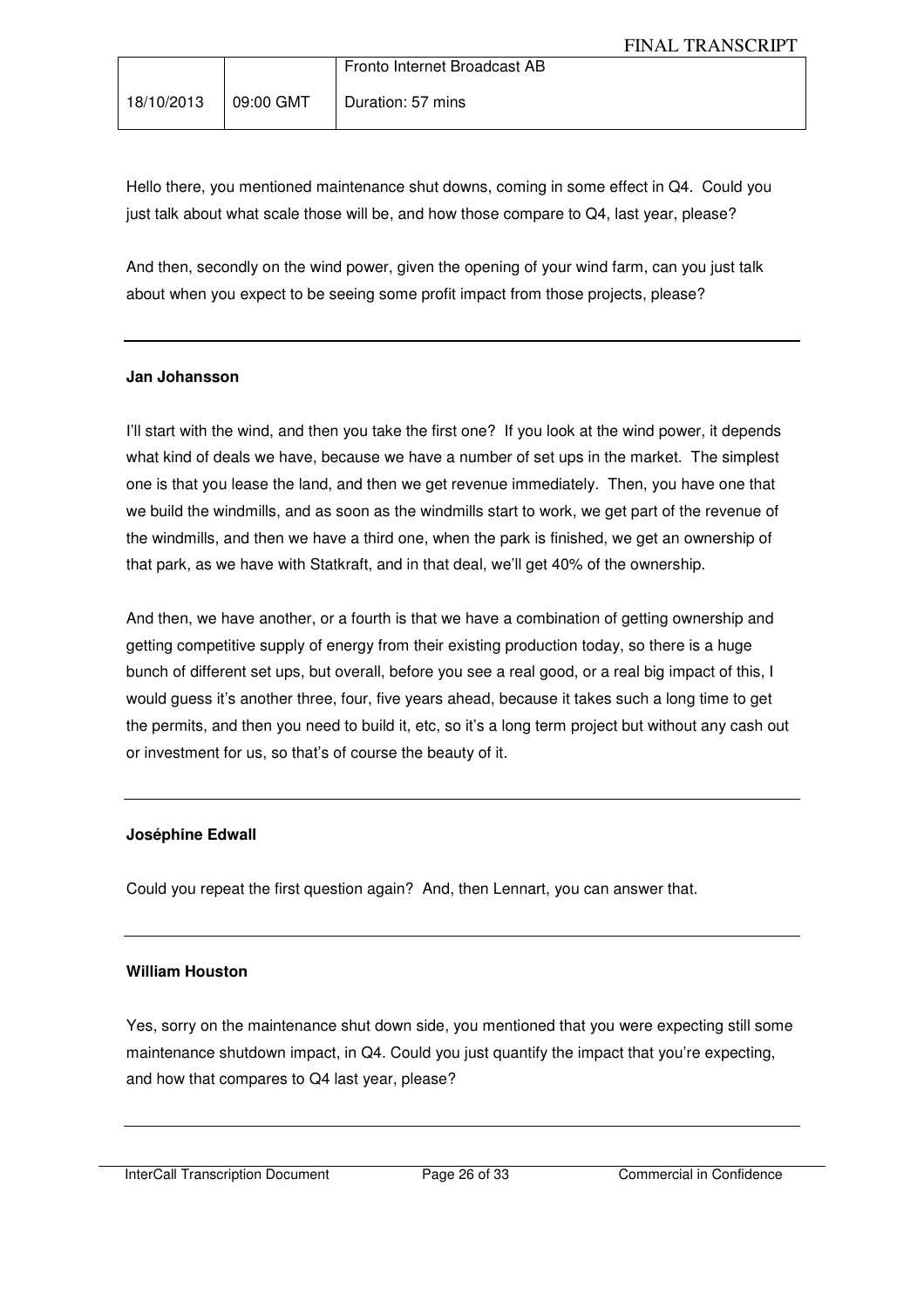|            |                  | Fronto Internet Broadcast AB |
|------------|------------------|------------------------------|
| 18/10/2013 | $\mid$ 09:00 GMT | Duration: 57 mins            |

#### **Jan Johansson**

For this year, it is 25-30 million SEK. I don't remember what we had in the fourth quarter last year. Compared to 60 in the third quarter.

#### **William Houston**

Sorry, just lastly, on the invoicing days, could you just...is that a year on year, you expect two less inventory days, invoicing days in Q4, or is that a quarter on quarter comment, please?

#### **Jan Johansson**

It was compared to quarter three this year. Quarter four this year, compared to quarter three.

#### **William Houston**

Okay, so year on year, your invoicing days will be the same in Q4 of this year, than last year?

#### **Jan Johansson**

I have not looked at that, but I mean, but I think the Christmas holiday will have almost the same number of red days as last year. In part of the world and Europe is the main part of our world.

#### **Joséphine Edwall**

Operator, let's continue with the next question, from the telephone.

#### **Operator**

InterCall Transcription Document Page 27 of 33 Commercial in Confidence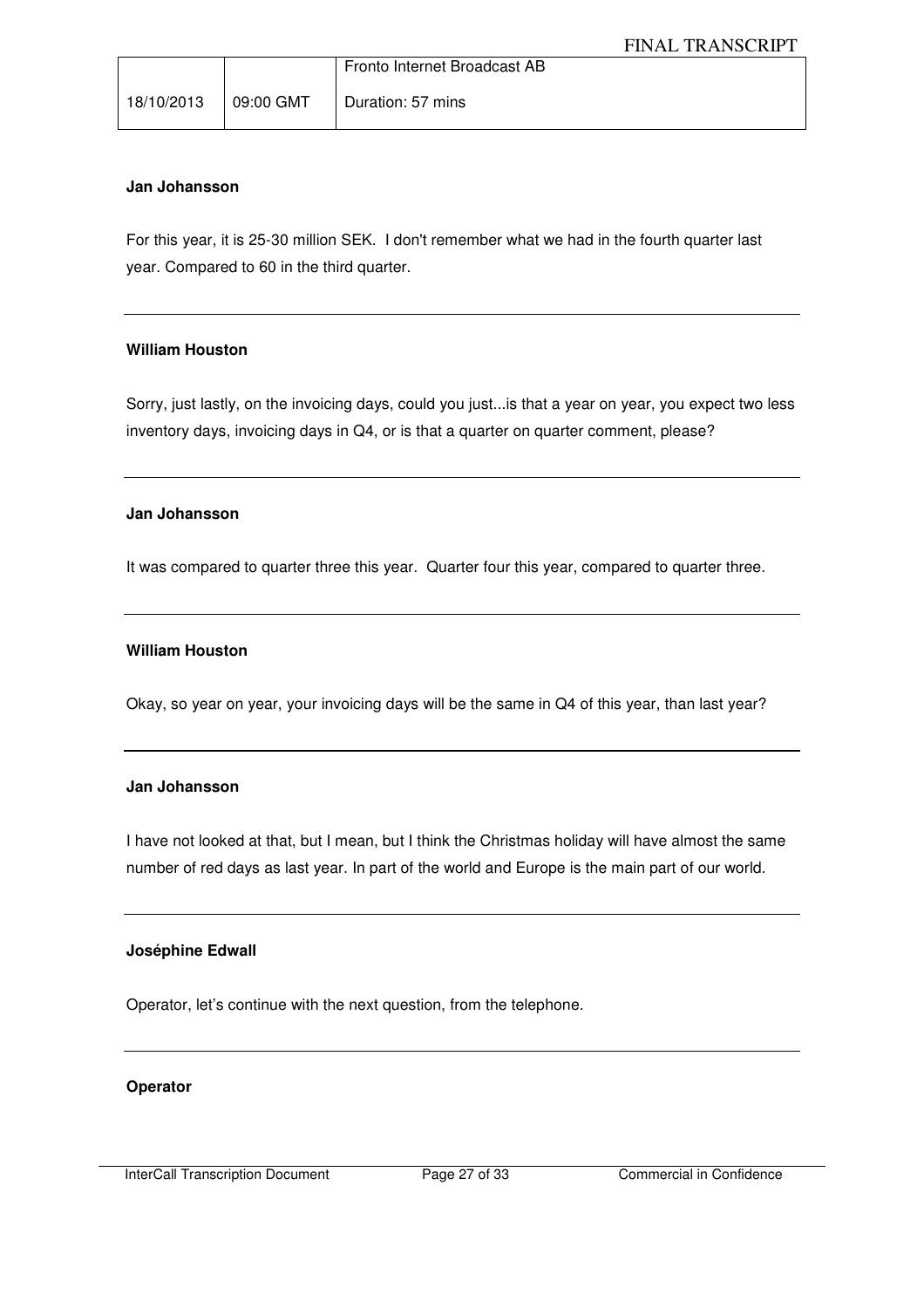|                        | Fronto Internet Broadcast AB |
|------------------------|------------------------------|
| 18/10/2013   09:00 GMT | Duration: 57 mins            |

Thank you very much, madam. Now, from ABG, you have a question from Martin Melbye, you line is now open, sir.

#### **Martin Melbye, ABG**

Maybe this has been answered, but those tissue price increase announcements you had there, and you realised in September, how large were those? 3%, 5% or what is it?

#### **Jan Johansson**

That's unfortunately nothing we communicate, since we have a lot of customers, and a lot of negotiations, so we keep that to ourselves.

#### **Martin Melbye, ABG**

Is that something that could be speculated upon, maybe saying that you had 1% for... or, is that wrong to say that?

#### **Jan Johansson**

Too low, no we are joking. We can't really get into that, because then we will have problems. The only thing I can say, when it comes to tissue, even though that we do have an improvement over the years now, it's still not enough. We need to improve profitability more in tissue, because of the capital we have invested there, so this is not enough. We need to be able to offset raw material cost increases by price increases and then we need to deal with the normal inflation, also and in doing that, we need to improve the profitability. We are at 14% in Q3, it's not good enough, we need to get up.

#### **Joséphine Edwall**

InterCall Transcription Document Page 28 of 33 Commercial in Confidence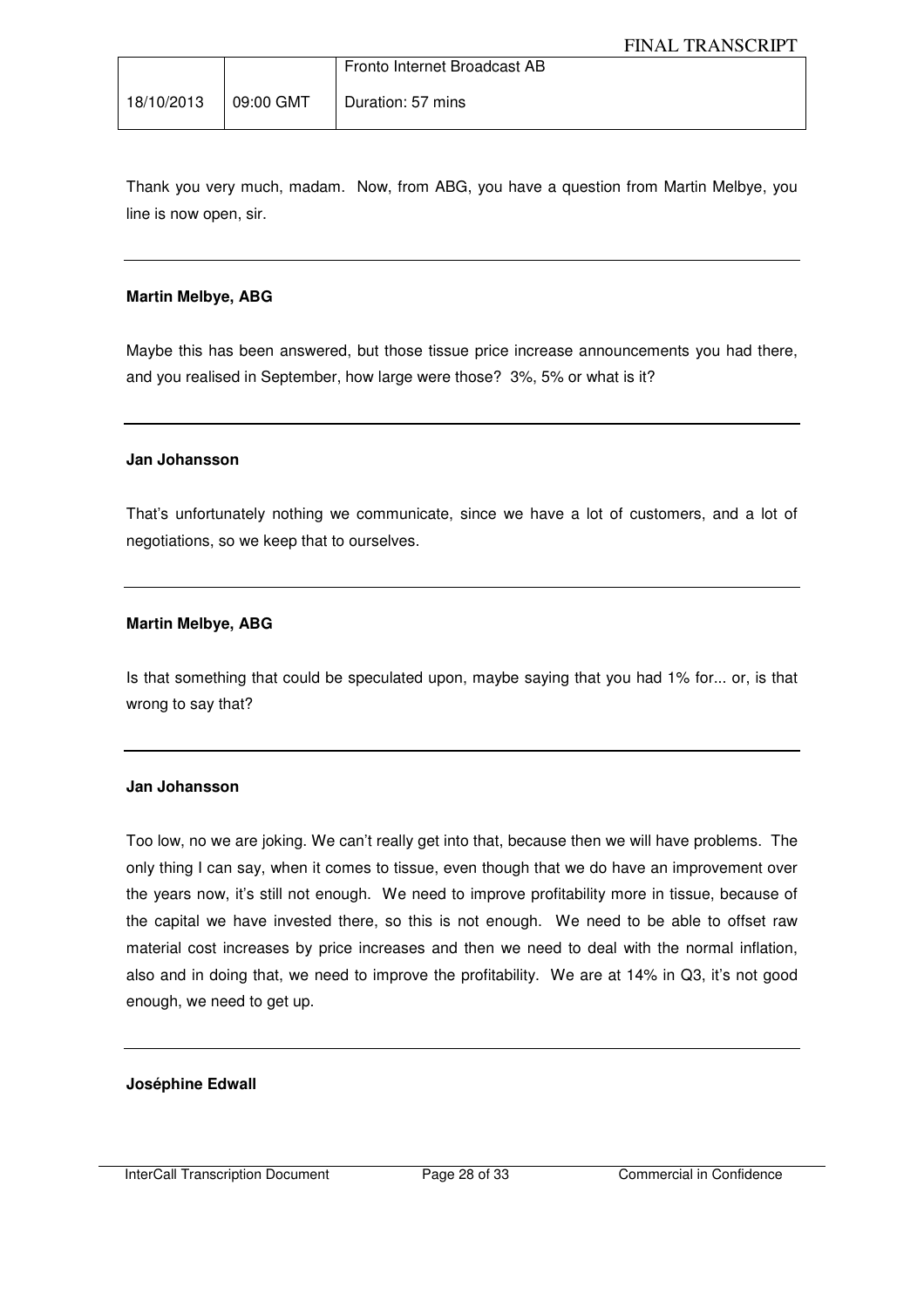|                      | Fronto Internet Broadcast AB |
|----------------------|------------------------------|
| 18/10/2013 09:00 GMT | Duration: 57 mins            |

Okay, I think we have a final question from the telephone, so operator, let's open up for that one.

### **Operator**

Thank you very much, madam, and that is from Societe General, from Chas Manso, your line is now open.

#### **Chas Manso**

Yes, thank you. I have a number of questions. Could we kick off with Q4? I mean, in Q3, I think your group organic growth was around 5%, but the comp looks considerably harder in the next quarter, by something like 500 basis points. Is that something that we should take into account, or do you believe that you can offset that?

#### **Jan Johansson**

We are not giving the forecast for the fourth quarter.

#### **Chas Manso**

Is that comp a real comp that we should be looking at? Sometimes, when we look at the historical comps, they actually reflect things as even the year before that, and so they're not real comps, and I'm just seeing that there's Q4 comp is 500 basis points harder than it was in this Q3, and I'm just wondering whether that is something that we should consider a real hurdle for you or not?

#### **Joséphine Edwall**

Sorry, we do not really understand your question.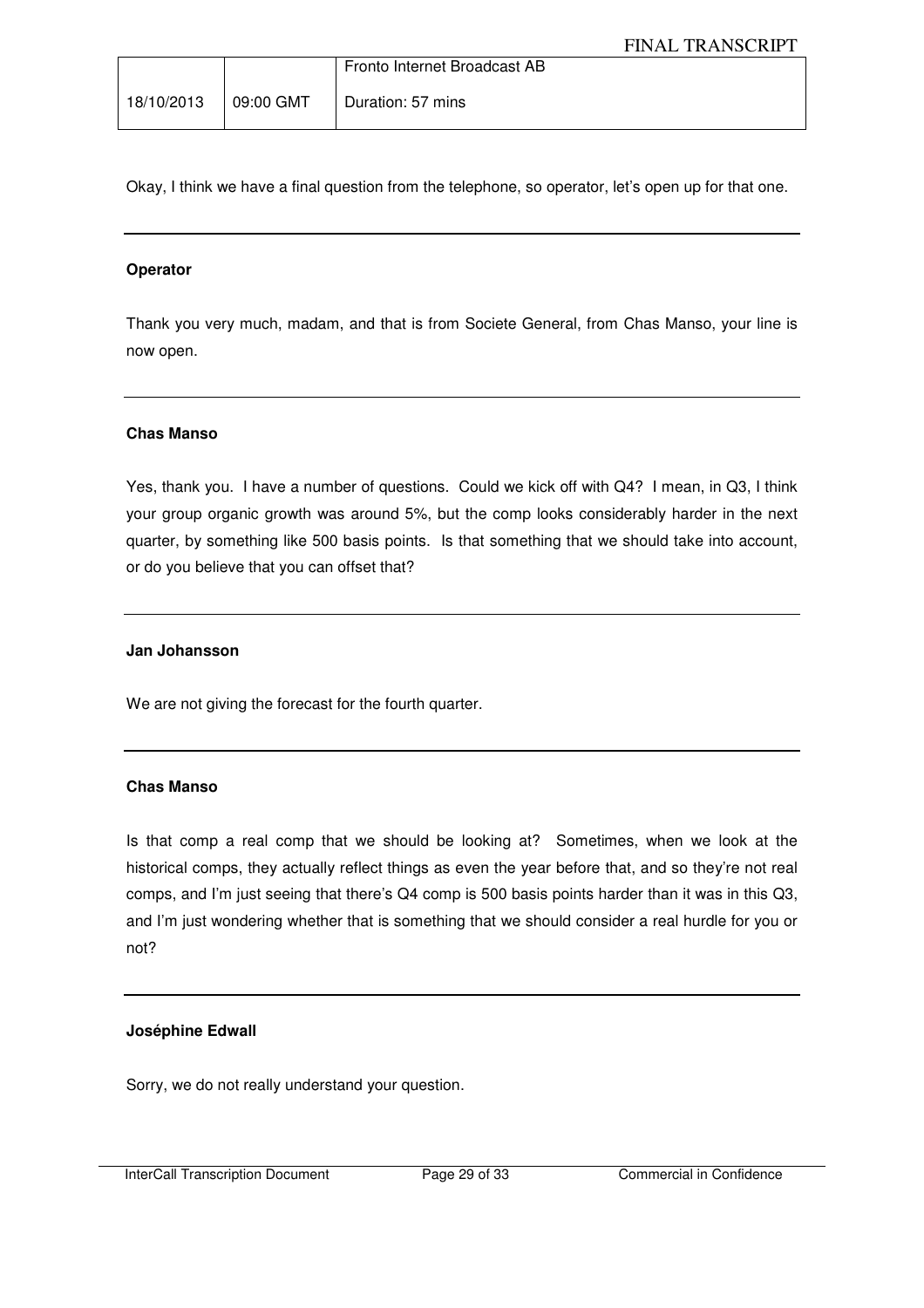#### **Chas Manso**

Maybe we take that one offline? Okay, sure, and then going on, there was some talk about new launches. I think mostly in the future, next year, were there any new launches in this quarter that you can talk about, or any entries into new markets this quarter, that you can talk about?

#### **Jan Johansson**

Yes, we had some new launches, both in tissue and in feminine, especially in tissue, during the brand Tempo, where we have another development on an even softer paper in that one, and we also had, in Tena a new product for light inco in Tena that's been launched during the quarter.

We had a new kind of soap released in Columbia, that we have a great release on. We start in Columbia with work in there. It's an intimate soap, so we have a lot of new things on the market, and not necessarily on all markets at the same time, because we can test it in one market. If it's working, then we can duplicate it in other markets.

#### **Chas Manso**

And, in terms of group organic growth, could you just give us simply what the organic growth was in your emerging markets, versus your mature markets?

#### **Jan Johansson**

We will look it up, I don't have it in my memory. We have a growth in personal care of 6% in emerging markets, and we have 13% in tissue in emerging markets. Overall growth in tissue, 8% and 5% in personal care.

#### **Chas Manso**

InterCall Transcription Document Page 30 of 33 Commercial in Confidence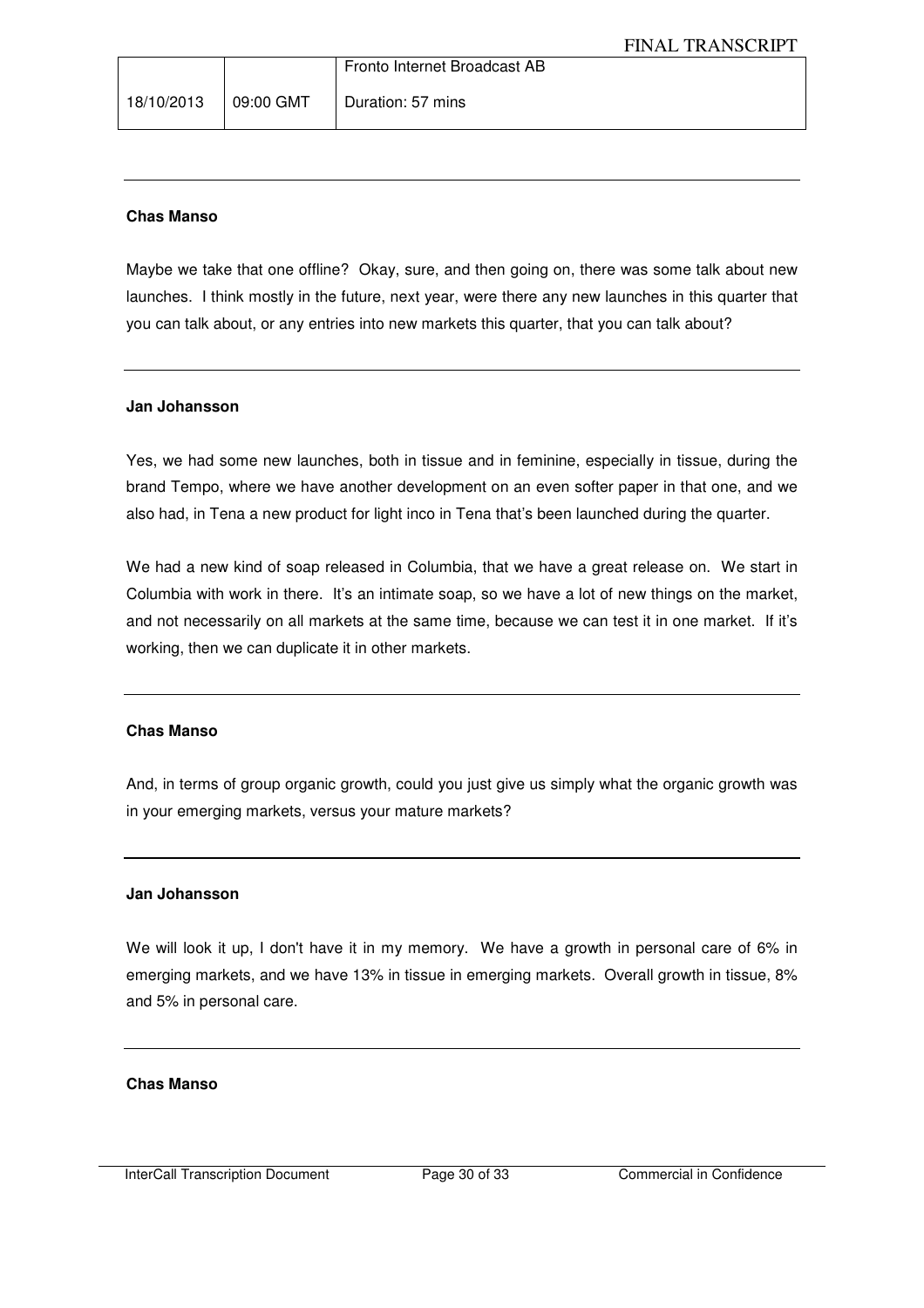|  | Fronto Internet Broadcast AB |
|--|------------------------------|
|  | Duration: 57 mins            |

And, on the baby diaper side, Kimberley announced its exit some time ago, and we still haven't really seen anything come through, how long do you think it will take until the industry settles, the contracts are reallocated and so it comes through?

#### **Jan Johansson**

I mean, we are in the middle of the discussion in different markets today. The problem is of course also that there is not really an over capacity on baby in Europe, which of course is positive and they are closing down, so no one is buying their assets, so there will be a deficit of baby diapers, and the question is, how fast can we cope with that?

But, I guess it will take probably a year before we have sorted everything out. And, see where we can get the capacity or anyone else can get the capacity, so from that perspective, for us it's a positive situation. For consumer and customer, a little bit difficult situation.

#### **Chas Manso**

And, on the pulp situation, industry wide pulp situation, my understanding was that there was some major new pulp capacity due to come on stream sometime in the second half that would alleviate your input costs, could you update us on that situation, whether that's happened or not?

#### **Jan Johansson**

You can clearly see on the development of eucalyptus that the prices are going down, and of course that's because there is a lot of capacity coming out on the market. On the other hand, you see the other parts of the fibre is actually increasing, because there is no new capacity coming in, on the hardwood, sorry, on the softwood, and we buy 50:50, hard and soft, so for us, of course, it evens out, the price increases and the price decreases.

#### **Chas Manso**

InterCall Transcription Document Page 31 of 33 Commercial in Confidence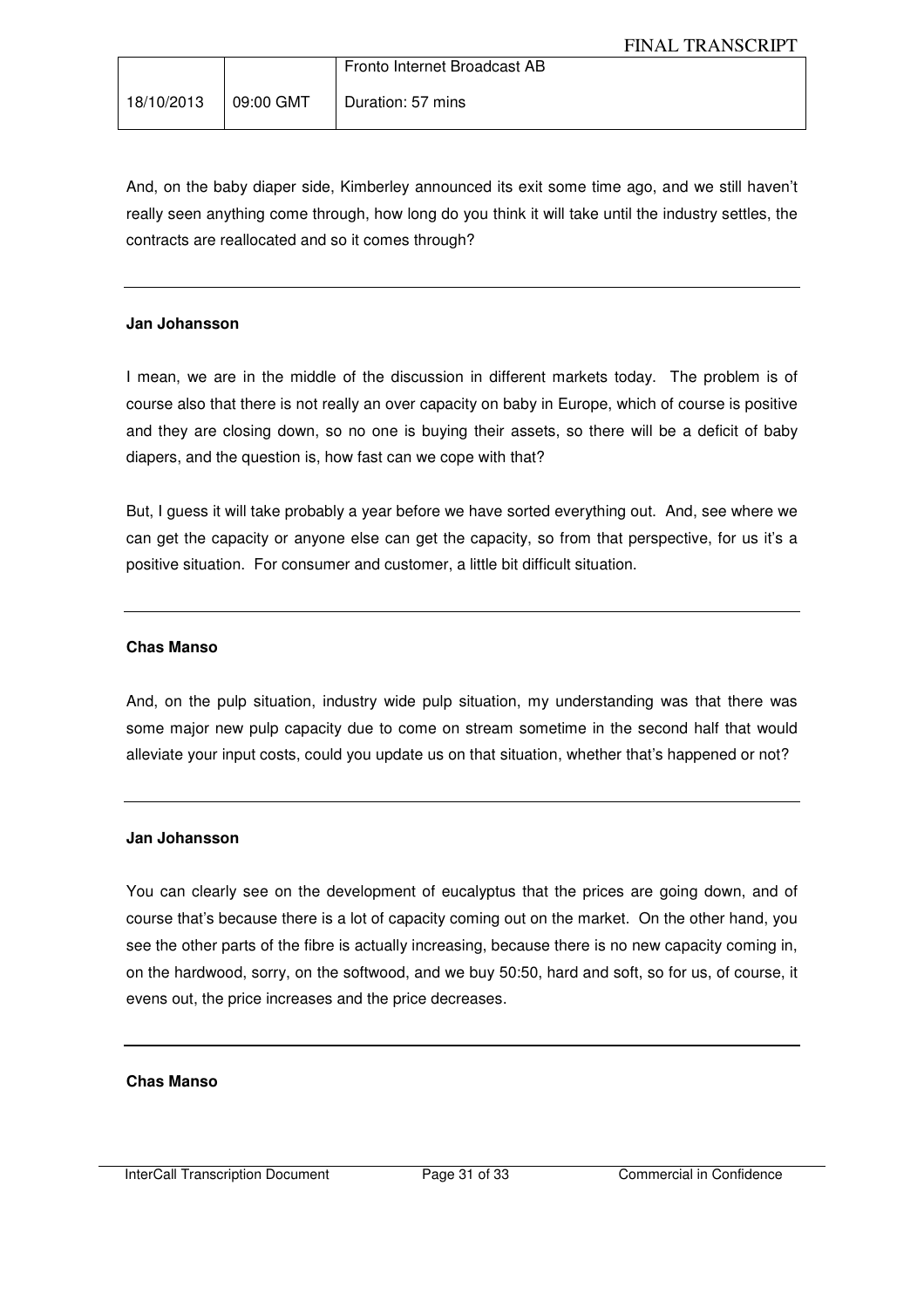|                      | Fronto Internet Broadcast AB |
|----------------------|------------------------------|
| 18/10/2013 09:00 GMT | Duration: 57 mins            |

Sorry, the final one from me, assuming that the Vinda operation goes through as you're hoping, just over 50%, what kind of debt capacity do you think you'll be left with?

#### **Lennart Persson**

The 50%, we will spend some three billion Swedish kronor, and as you know, we are at a debt level of 52, and with an equity of 60, you have some 9-10 billion before you reach that.

## **Chas Manso**

9-10 billion Swedish kronor debt capacity, yes?

## **Lennart Persson**

Yes, but it's not a target for us to go up to the 0.70 but the Vinda acquisition to reach the 50, will take three billion Swedish kronor.

#### **Jan Johansson**

We will still have a very strong balance sheet.

#### **Joséphine Edwall**

Okay, I think we conclude the Q&A session with that. Any final remarks from you, Jan, before we end?

**Jan Johansson**